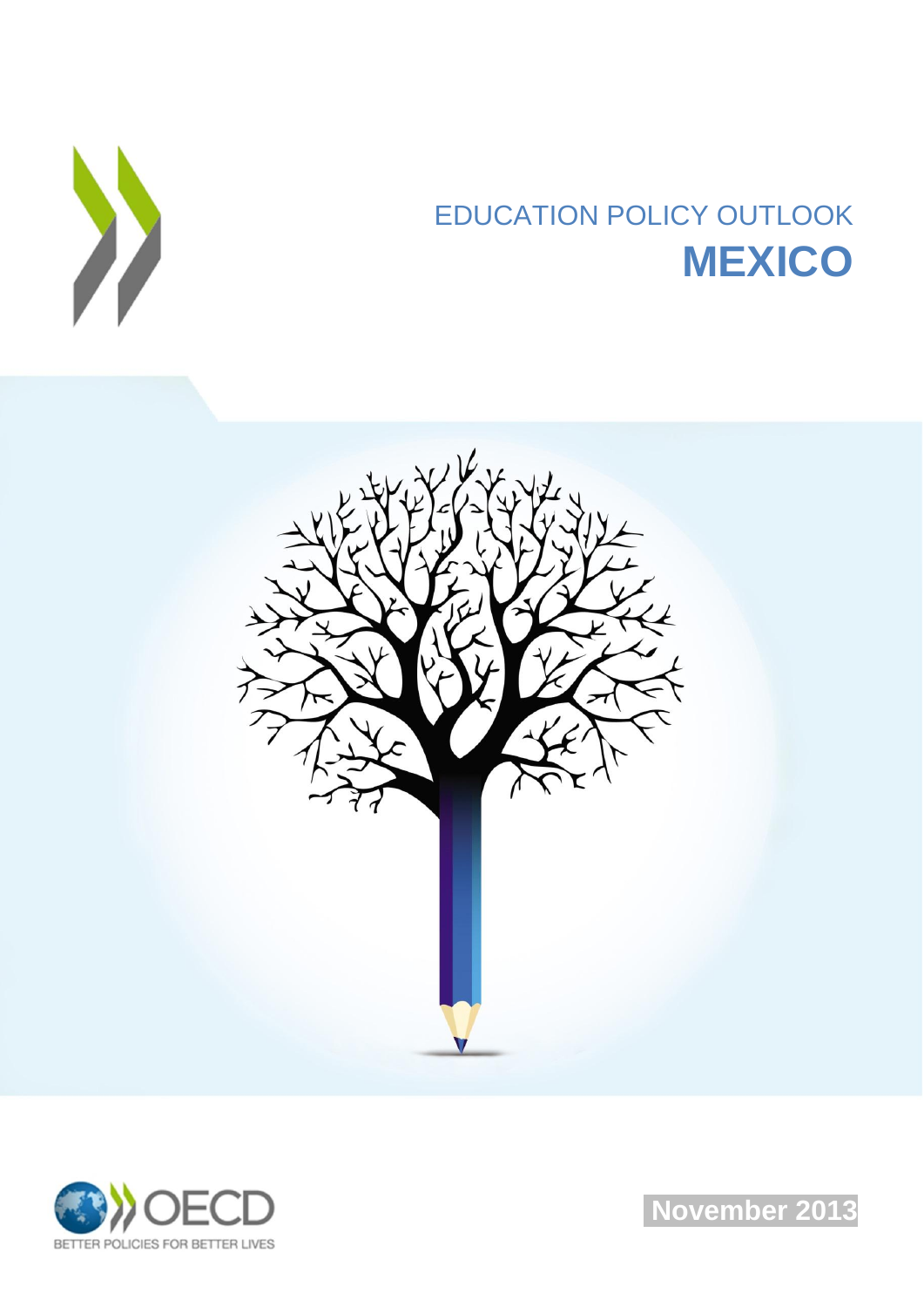## **EDUCATION POLICY OUTLOOK**

This policy profile on education in Mexico is part of the new Education Policy Outlook series, which will present comparative analysis of education policies and reforms across OECD countries. Building on the substantial comparative and sectorial policy knowledge base available within the OECD, the series will result in a biennial publication (first volume in 2014). It will develop a comparative outlook on education policy by providing: a) analysis of individual countries' educational context, challenges and policies (education policy profiles) and of international trends and b) comparative insight on policies and reforms on selected topics.

Designed **for policy makers, analysts and practitioners** who seek information and analysis of education policy taking into account the importance of national context, the country policy profiles will offer constructive analysis of education policy in a comparative format. Each profile will review the current context and situation of the country's education system and examine its challenges and policy responses, according to six policy levers that support improvement:

- Students: How to raise outcomes for all in terms of 1) equity and quality and 2) preparing students for the future
- Institutions: How to raise quality through 3) school improvement and 4) evaluation and assessment
- System: How the system is organised to deliver education policy in terms of 5) governance and 6) funding.

Some country policy profiles will contain spotlight boxes on selected policy issues. They are meant to draw attention to specific policies that are promising or showing positive results and may be relevant for other countries.

Special thanks to the Government of Mexico for their active input during consultations and constructive feedback on this report.

**Authors**: This country policy profile was prepared by Beatriz Pont, Diana Toledo Figueroa (main drafter), Juliana Zapata, Etienne Albiser and Sylvain Fraccola (statistics and design) of the Education Policy Outlook team, which is part of the Policy Advice and Implementation Division, led by Richard Yelland. Editorial support was provided by Lynda Hawe and Susan Copeland. This profile builds on the knowledge and expertise of many project teams across the OECD's Directorate for Education and Skills, to whom we are grateful.

**Sources**: This country profile draws on OECD indicators from the Programme for International Student Assessment (PISA), the Teaching and Learning International Survey (TALIS) and the annual publication *Education at a Glance*, and refers to country and thematic studies such as OECD work on early childhood education and care, teachers, school leadership, evaluation and assessment for improving school outcomes, equity and quality in education, governing complex education systems, vocational education and training, and tertiary education.

Most of the figures quoted in the different sections refer to Annex B, which presents a table of the main indicators for the different sources used throughout the country profile. Hyperlinks to the reference publications are included throughout the text for ease of reading, and the References and further reading section lists the OECD and non-OECD sources used throughout the document.

More information is available from the OECD Directorate for Education and Skills [\(www.oecd.org/edu\)](http://www.oecd.org/edu) and its web pages on Education Policy Outlook [\(www.oecd.org/edu/policyoutlook.htm\)](http://www.oecd.org/edu/policyoutlook.htm).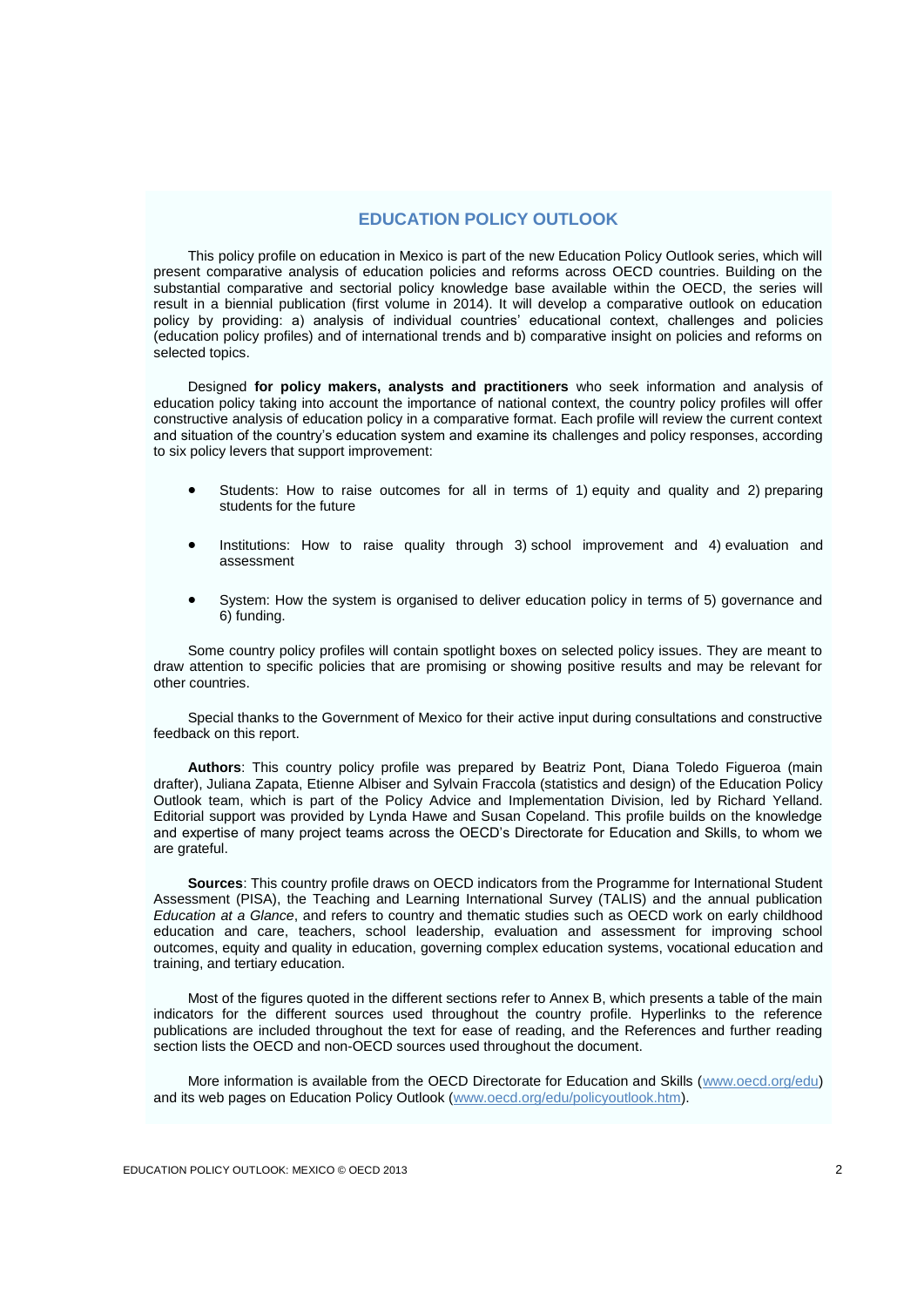

# **TABLE OF CONTENTS**

| Equity and quality:                                    |  |
|--------------------------------------------------------|--|
| Preparing students for the future:                     |  |
| School improvement:                                    |  |
| Evaluation and assessment to improve student outcomes: |  |
| Governance:                                            |  |
| Funding:                                               |  |
|                                                        |  |
|                                                        |  |
|                                                        |  |

## **Figures**

## **Spotlights**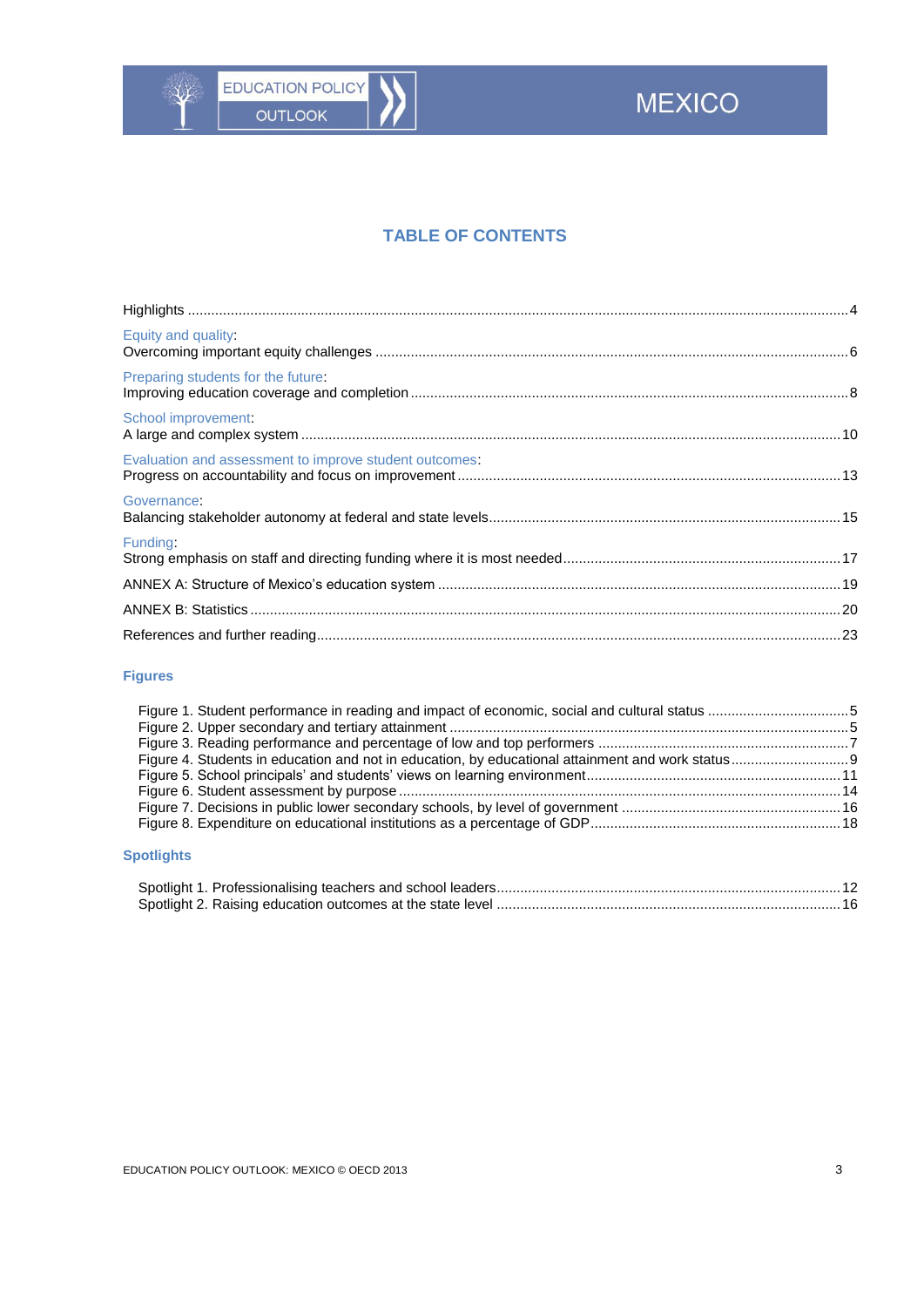## **HIGHLIGHTS**

#### <span id="page-3-0"></span>**Mexico's educational context**

*Students:* Mexico's educational performance has improved in recent years. It has raised participation in early childhood education to almost 100%, with some of the highest enrolments across OECD. Children aged 5 to 14 are attaining primary and lower secondary education, but there is a gap in upper secondary enrolment, graduation and performance. For those in education at age 15, mathematics performance improved between 2003 and 2009 (a 33 score-point increase), but performance in reading, mathematics and science remains among the lowest across OECD countries. The impact of students' socio-economic background on their performance and between schools has decreased significantly and stands around the OECD average, demonstrating that there have been improvements in equity of distribution of learning opportunities.

Upper secondary graduation rates have been increasing at an annual average of 3.6% between 2000 and 2011, but at 47% they are well below the OECD average of 83.8%. Tertiary education graduation rates have also been increasing, but they remain below the OECD average, with just 23% of 25-34 year-olds attaining tertiary education, compared to the OECD average of 39%. While new upper secondary programmes provide learning opportunities in remote regions and the technological baccalaureate has been reformed, only 56% of 15-19 year-olds are enrolled in upper secondary education, compared to the OECD average of 84%. Labour market perspectives for students are positive at all levels of education, although lower than the OECD average for tertiary educated students. However, 24.7% of 15-29 year-olds were not in education and not employed in 2011.

*Institutions:* Schools, their teachers and leaders are building capacity and require support for improvement. Key issues include the process of selecting teachers and assigning them to schools, the balance between formative and summative appraisal in their evaluations, the quality of teacher training programmes, the incentives to improve performance, and the quality of teaching. While a number of different tools have been put into place for selection and evaluation of teachers, transparency and further capacity to use evaluation and assessment to improve student learning are required.

*Governance and funding:* Within the federal system, the government has been prioritising education and setting objectives through agreements and pacts with the states and main stakeholders. As all 31 states operate education services and administrative norms vary from state to state, there is a need to strengthen capacity. The National Union of Education Workers (*Sindicato Nacional de Trabajadores de la Educación*, SNTE), which has leaders in each state, plays a role in education policy issues. With expenditure on education at the OECD average, Mexico faces challenges for transparent and equitable funding of students and schools.

#### **Key policy issues**

Education performance at age 15 and attainment in secondary education are lower than the OECD average. The average impact of socio-economic background on student performance is around the OECD average for students at age 15, but large performance and completion gaps persist, especially for indigenous and low socioeconomic status populations. System-level policies should focus on improving educational success of students from diverse backgrounds and delivering quality education across all schools, including upper secondary and vocational education and training. Raising the quality of teaching, professionalisation of school leaders and providing transparency in governance and funding across the system are key issues.

#### **Policy responses**

To address education challenges in primary and lower secondary education, the Mexican government has implemented a range of reforms in recent years. The Pact for Mexico (2012) and the Reform of the Mexican Constitution (2013), consolidated commitments in education – in teaching, school policy, and evaluation and assessment. These reforms culminated in the new professional teaching service law (2013), designed to provide coherence to the profession in primary and secondary education. This law aims to clarify selection, recruitment, training, promotion and evaluation for teachers, school leaders and supervisors and promotes a new technical assistance service for schools. Another law has granted autonomy to the National Institute for Educational Assessment and Evaluation (*Instituto Nacional para la Evaluación de la Educación*, INEE). A comprehensive reform of basic education introduced a competency-based curriculum (2012).

In addition to making upper secondary education compulsory in 2012 (with a goal of universal coverage by 2022), a National System of Upper Secondary Education (*Sistema Nacional de Bachillerato*, 2009) was introduced to provide a coherent framework of upper secondary education through better academic guidance, more education offer, a monitoring system for institutions, and mechanisms to deliver education (e.g. teacher training, school leadership professionalisation, infrastructure, scholarships).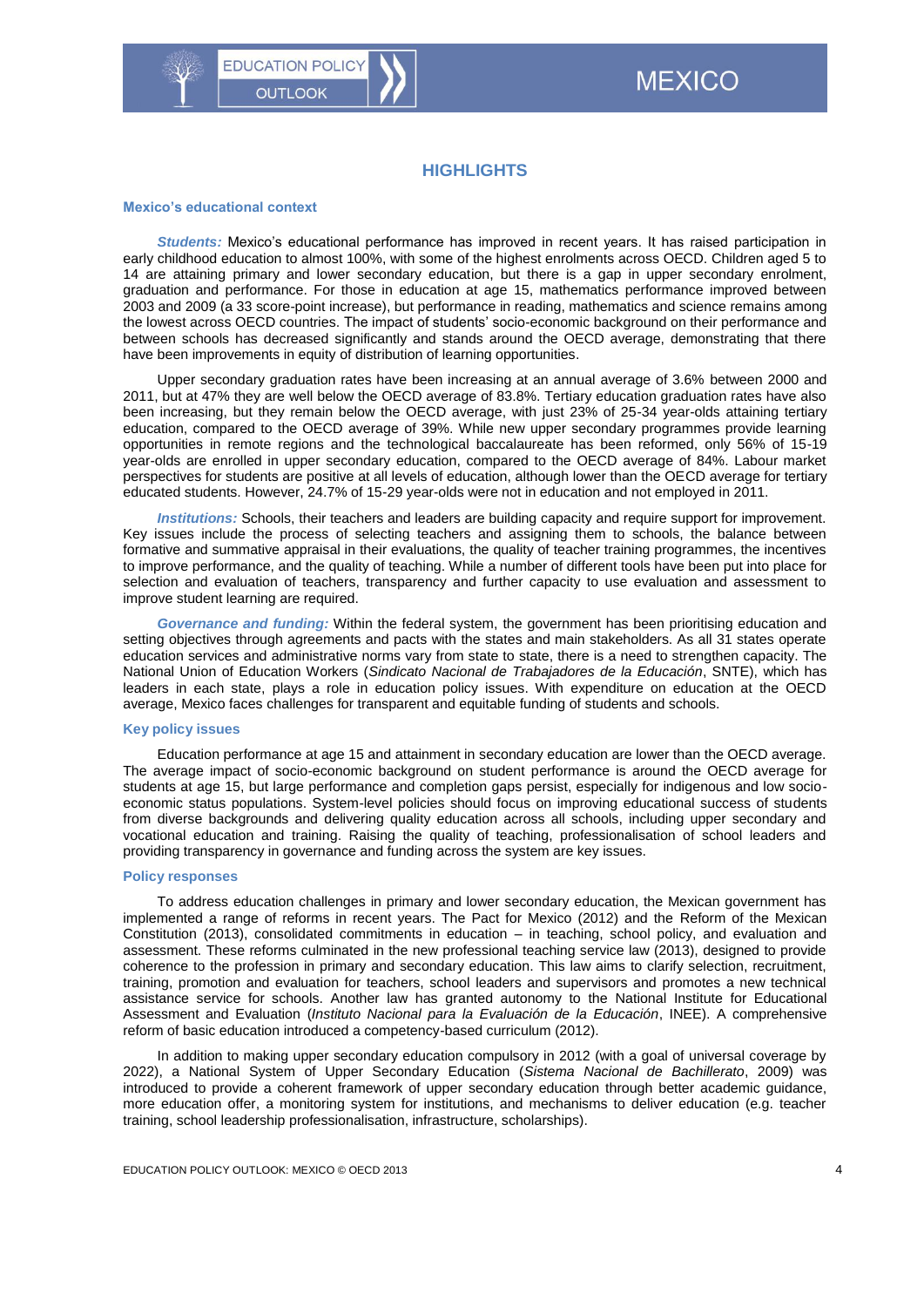

Mexico's scores in PISA increased between 2006 and 2009 in mathematics, but are lower than average scores in PISA 2009 (425 mean score compared to the OECD average of 499) and the impact of socio-economic status on attainment is at the OECD average (14% of performance variance explained by socio-economic background) (Figure 1).



<span id="page-4-0"></span>

Source: OECD (2010), *PISA 2009 Results: What Students Know and Can Do: Student Performance in Reading, Mathematics and Science (Volume I)*, OECD Publishing, Paris[, http://dx.doi.org/10.1787/9789264091450-en.](http://dx.doi.org/10.1787/9789264091450-en)

Secondary and tertiary education attainment in Mexico are lower than the OECD average (Figure 2). Less than half of 25-34 year-olds have attained at least upper secondary education (44% compared to the OECD average of 82%), and less than a quarter of 25-34 year-olds have attained tertiary education (23% compared to the OECD average of 39%).



<span id="page-4-1"></span>

Source: OECD (2013), *Education at a Glance 2013: OECD Indicators*, OECD Publishing, Paris, [http://dx.doi.org/10.1787/eag-](http://dx.doi.org/10.1787/eag-2013-en)[2013-en.](http://dx.doi.org/10.1787/eag-2013-en)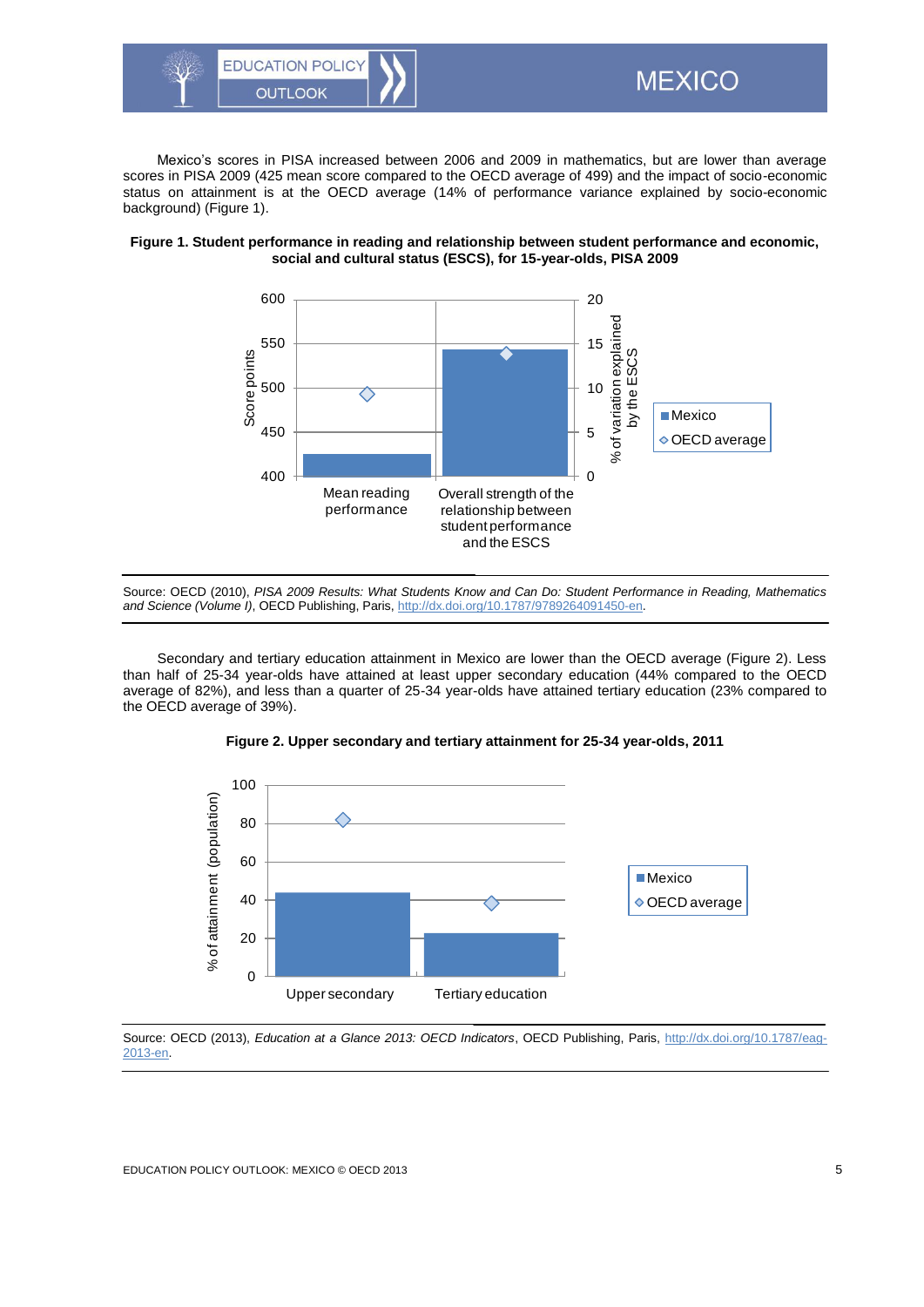

## <span id="page-5-0"></span>**EQUITY AND QUALITY: OVERCOMING IMPORTANT EQUITY CHALLENGES**

**Equity indicators** show that Mexico is working to provide a better distribution of learning opportunities. Mexico had the largest absolute increase in mathematics performance (a 33 score-point increase) together with the largest decrease in the proportion of low performers (students performing below the baseline proficiency Level 2 in mathematics) between 2003 and 2009. The impact of students' socio-economic background on their performance and between schools has decreased significantly and stands at around the OECD average, demonstrating that there have been improvements in equity of distribution of learning opportunities. Nevertheless, in 2009, about 40% of students performed below proficiency Level 2 in reading in PISA 2009 – the largest share among OECD countries (Figure 3).

Inclusive policies in **early childhood education and care** (ECEC) aim for more equity in the education system. ECEC coverage has increased to almost 100% since 2002, when Mexico made education at this level compulsory. Evidence shows that ECEC can help improve student performance later in life and can help reduce performance gaps for students of different social backgrounds. PISA 2009 results (after accounting for socioeconomic background) showed that students in Mexico who had attended more than one year of pre-primary school scored about 36 points higher in PISA (almost equivalent to a school year) than those who did not.

Mexico has some **equitable system-level policies**, but other policies, such as grade repetition, can involve high costs for the system without any benefits. Children in Mexico have comprehensive schooling until age 14, and student selection in Mexico starts at age 15 (one year older than the OECD average). In PISA 2009, 17.3% of 15-year-olds reported that they had repeated a grade in primary education (10 percentage points higher than the OECD average). This can be costly for the system, and [evidence across OECD countries](http://www.oecd.org/education/school/50293148.pdf) shows that repetition may not be an effective measure to help improve student learning.

With a high proportion of **indigenous population** and students with low socio-economic status, there are large performance gaps. About 6.7 million people speak an indigenous language (6.8% of the total population), with almost a million people who do not speak Spanish. Despite improvements, evidence shows that performance gaps in reading have increased for students where the language spoken at home is different from the language of assessment (from 71 score points in 2000 to 95 in 2009). Mexico also has the highest proportion of students in the lowest level of socio-economic status (58%), which is clearly related to poverty rates.

**The challenge: Promoting educational improvement for children of low socio-economic background and indigenous populations.**

#### **Recent policies and practices**

To increase participation in early childhood education and care, Mexico made preschool education compulsory (2002), with implementation in three different phases from 2004 to 2009. Efforts to improve quality and coverage in ECEC include the creation of care centres in urban areas for children of low-income working parents (2007), the organisation of a national system of day-care centres to enhance the quality of day-care, and the creation of a framework syllabus to help ECEC institutions develop a curriculum that meets their specific needs.

Opportunities *[\(Oportunidades\)](http://www.oportunidades.gob.mx/Portal/wb/Web/oportunidades_a_human_development_program)* is a cash transfer programme that targets families living in poverty. It provides grants for activities such as investment in education and medical check-ups for children and pregnant women. Covering around 6.5 million Mexican families, it has helped to increase enrolment rates for secondary school, with particularly beneficial impact for girls.

To support indigenous populations, there are schemes to improve education and employability, often targeting women, including *Programa de Educación Inicial y Básica para la Población Rural e Indígena* and *Programas Albergues Escolares Indígenas*. A [specialised unit](http://basica.sep.gob.mx/dgei/start.php) in the Secretariat of Public Education coordinates indigenous education.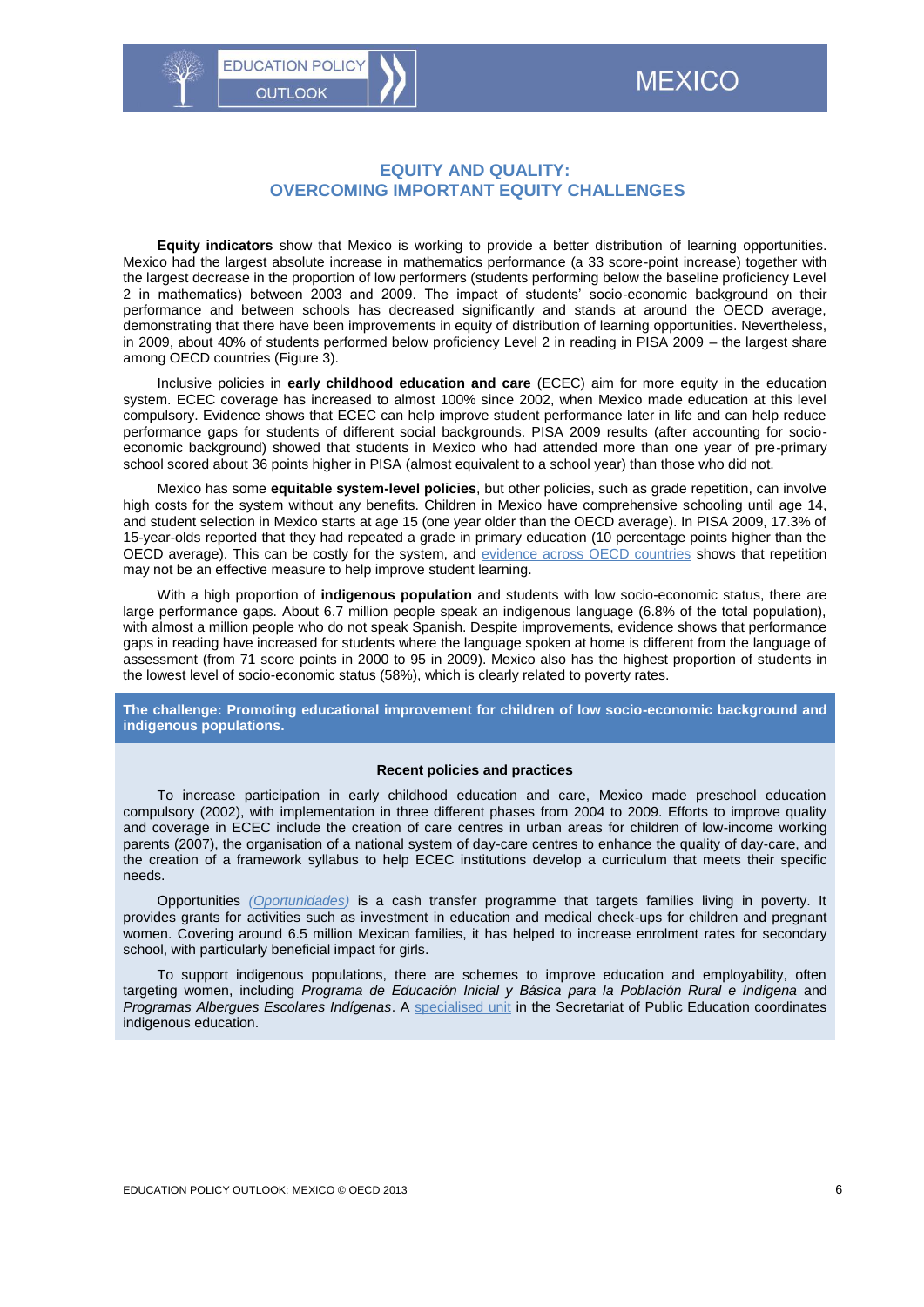

### **Figure 3. Mean score in student performance on the reading scale and percentage of top performers and low-performing students, for 15-year-olds, PISA 2009**

<span id="page-6-0"></span>**MEXICO** 



Source: OECD (2010), *PISA 2009 Results: What Students Know and Can Do: Student Performance in Reading, Mathematics and Science (Volume I)*, OECD Publishing, Paris[, http://dx.doi.org/10.1787/9789264091450-en.](http://dx.doi.org/10.1787/9789264091450-en)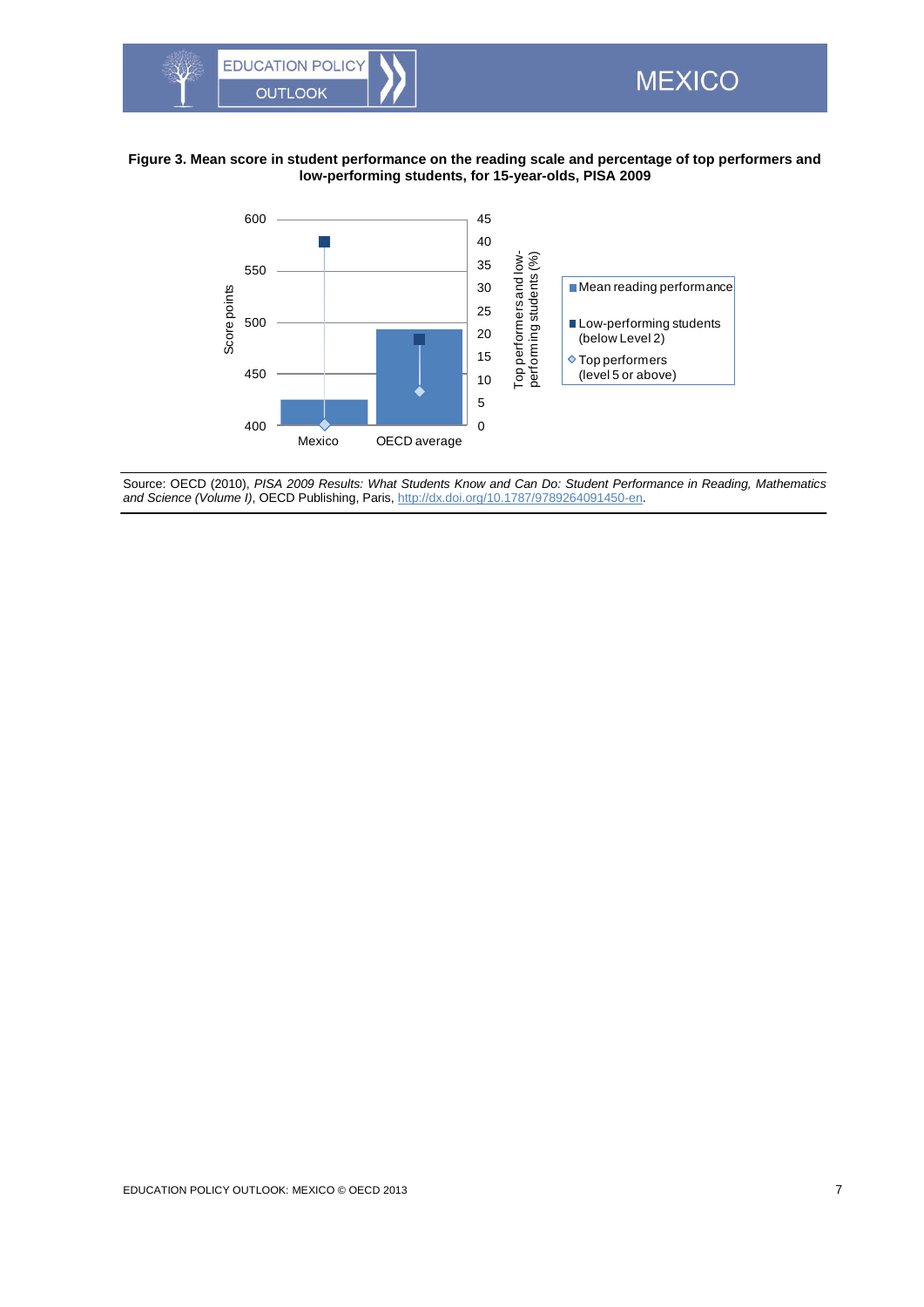## <span id="page-7-0"></span>**PREPARING STUDENTS FOR THE FUTURE: IMPROVING EDUCATION COVERAGE AND COMPLETION**

**Labour market perspectives** can play an important role in the decision to stay in education. In 2010, Mexico was the one of the few countries with higher unemployment among individuals with tertiary education (4.8%, equal to the OECD average) than those with upper secondary education (4.4% compared to the OECD average of 7.3%) or those who had not attained upper secondary education (4.0% compared to the OECD average of 12.6%). The proportion of 15-29 year-olds not in education and not employed (24.7%) was above the OECD average (15.8%) in 2011 (Figure 4). This pattern has remained stable in the past decade in Mexico, suggesting a potential structural mismatch between labour market supply and demand and a higher demand for low-wage jobs. According to government sources [\(INEGI,](http://www.inegi.org.mx/est/contenidos/proyectos/encuestas/hogares/regulares/enoe/default.aspx) 2010), only 16.2% of young people not in education or employment were seeking employment and 83.8% were inactive, with many young women (78.9%) taking care of households. Being neither employed nor in education and training [\(NEET\)](http://www.oecd.org/edu/Mexico_EAG2013%20Country%20Note.pdf) has serious adverse repercussions on employability later in life, self-sufficiency and gender equality.

Mexico is working to expand student access and completion in **upper secondary education**. A challenge shared by countries at this level is to provide relevant education that will prepare young adults for work or education and, at the same time, develop capacity for further learning. Mexico has the highest average annual rate of growth of upper secondary graduation rates among OECD countries, growing by 3.6% annually between 2000 and 2011. Still, in 2011 less than half of the population (49%, compared to a 83% OECD average) were expected to complete upper secondary education in their lifetime. The strongest predictors of dropout were low grades and course failure, but students who dropped out cited a lack of economic resources. Men expressed the conviction that working was more important than studying, while women viewed parenthood as more important.

**Vocational education and training** (VET) could help the system provide broader development opportunities for youth. It can help ease entry into the labour market, through school- and work-based programmes. In Mexico, the initial VET system provides learning opportunities in remote regions and support measures for students at risk, and there is evidence of collaboration between companies and training institutions. To help improve the system, Mexico reformed the technological baccalaureate and created trainee grants. However, the VET programme in Mexico is among the smallest across OECD countries. Only 4% of students graduated from upper secondary VET in 2011, compared to an OECD average of 47%. At the tertiary level, only 2% of tertiary students graduated from VET programmes (compared to the OECD average of 11%). According to an [OECD study on VET in Mexico,](http://www.oecd.org/edu/skills-beyond-school/45167044.pdf) linkages between VET and employers are weak and there is little investment from firms in this sector of education.

**Tertiary education** coverage in Mexico has progressed significantly, but the gap with other OECD countries is large. As across OECD, the expansion of tertiary education implies providing a sufficiently wide offer of studies to address the needs of the labour market and the interests of the student population. Only 12% of 55-64 year-olds in Mexico have attained tertiary education in 2011. While this percentage almost doubled to 23% among 25-34 year-olds, it remained below the OECD average of 39%. Participation rates for disadvantaged students could be raised through better career guidance and counselling services and financial aid schemes. Internal and external quality assurance within a well-developed framework are needed to improve the quality of tertiary [education.](http://www.oecd.org/education/skills-beyond-school/37746196.pdf) Strengthening partnerships between institutions and the business sector can better match educational programmes to employment requirements and formally involve employers and the business community in the development of tertiary education policy.

#### **The challenge: Promoting upper secondary completion and ensuring effective use of skills in the labour market.**

#### **Recent policies and practices**

Mexico made upper secondary education compulsory in 2012 with the objective of attaining universal coverage by 2022. A National System of Upper Secondary Education (*Sistema Nacional de Bachillerato*, 2009) aims to provide a coherent national framework through academic guidance, more education offer, a monitoring system for institutions, and investments in teacher training, school leadership professionalisation, infrastructure and scholarships.

To encourage students to stay in upper secondary and reduce the risk of social exclusion, the programme Constructing Yourself (*[Construye T](http://www.construye-t.org.mx/web/)*, 2008) includes teacher training, support to prepare a diagnosis of strengths and weaknesses, a school project to respond to their challenges, and guidance for students. It has been implemented in almost 33% of schools by the Ministry of Education, assisted by UNICEF, UNDP, UNESCO and 39 NGOs.

To promote completion of studies, two cash transfer programmes for upper secondary and tertiary education (*[Programa de Becas de Media Superior](http://www.uaem.mx/estudiantes-y-egresados/becas/programa-de-becas-de-educacion-media-superior-probems)*, PROBEMS, 2012 and *[Programa Nacional de Becas y Financiamiento,](http://www.sep.gob.mx/es/sep1/sep1_Programa_Nacional_de_Becas_y_Financiamiento_P#.UlnMbBAeab4)*  [PRONABES\)](http://www.sep.gob.mx/es/sep1/sep1_Programa_Nacional_de_Becas_y_Financiamiento_P#.UlnMbBAeab4), aim to support and retain low socio-economic background students in public education and to encourage students with excellent performance.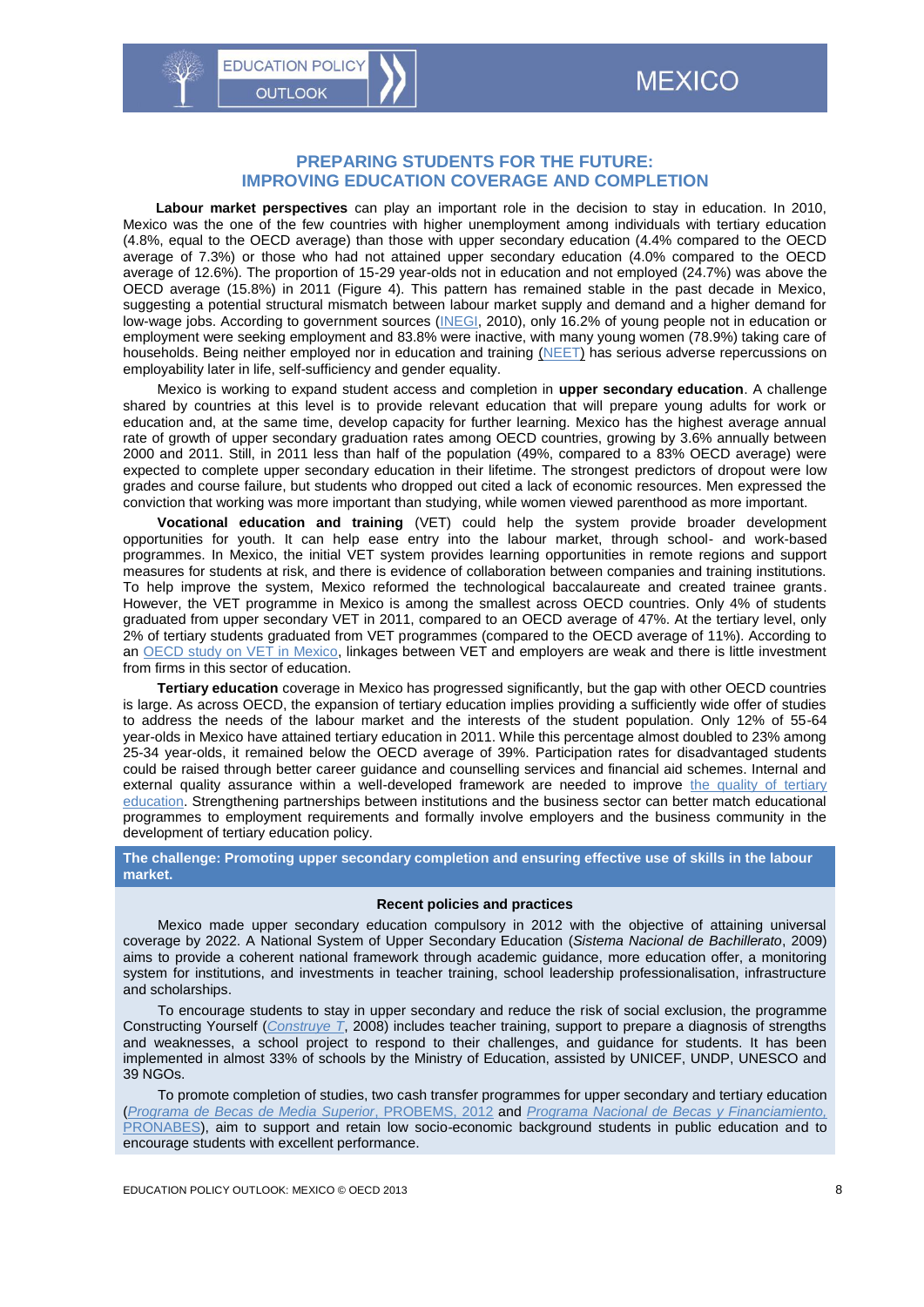

## **Figure 4. Percentage of 15-29 year-olds in education and not in education, by educational attainment and work status, 2011**

<span id="page-8-0"></span>**MEXICO** 



Source: OECD (2013), *Education at a Glance 2013: OECD Indicators*, OECD Publishing, Paris, [http://dx.doi.org/10.1787/eag-](http://dx.doi.org/10.1787/eag-2013-en)[2013-en.](http://dx.doi.org/10.1787/eag-2013-en)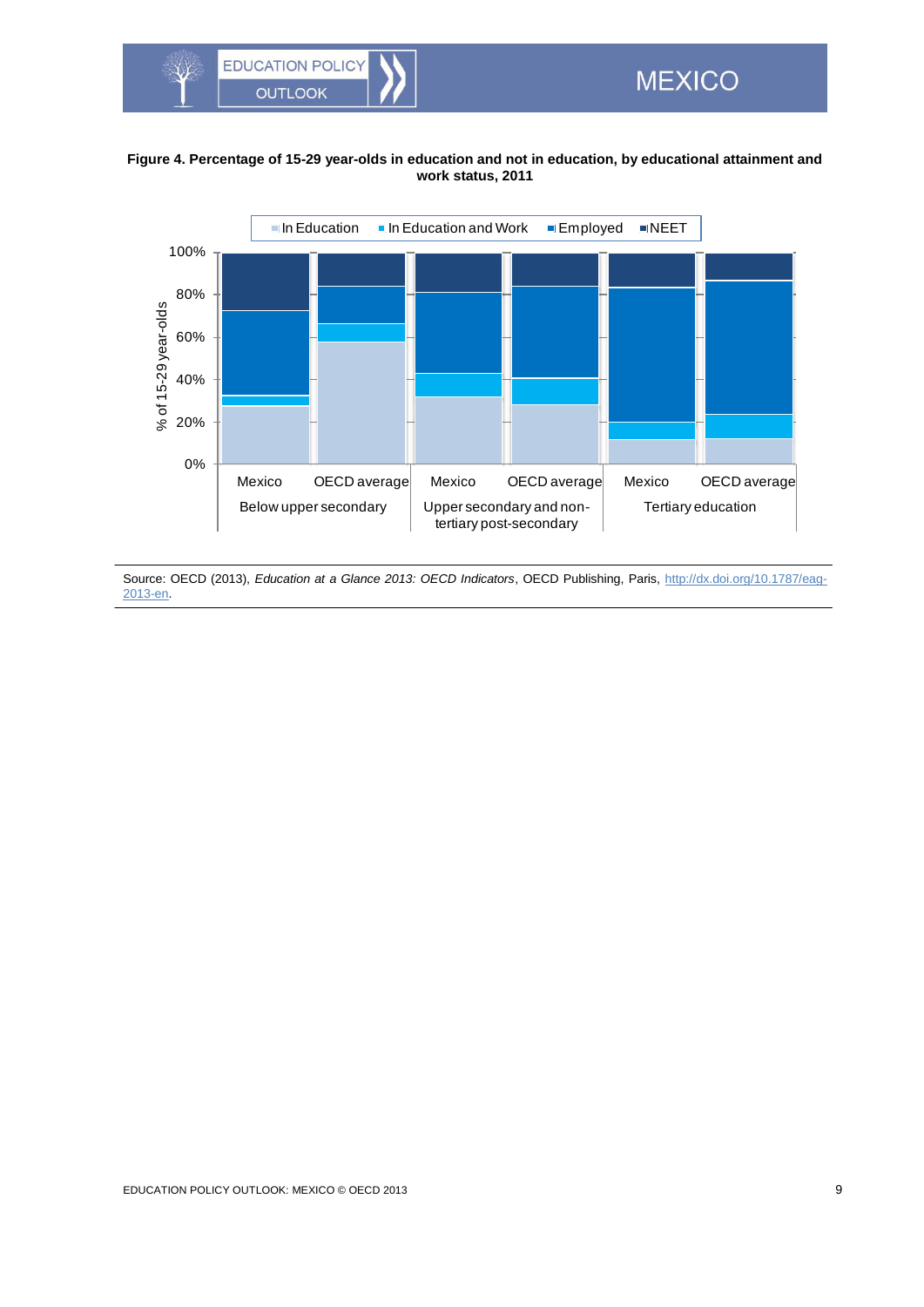**EDUCATION POLICY** 

<span id="page-9-0"></span>**OUTLOOK** 

The key to raising achievement in Mexico's 251 037 schools (with enrolment of almost 34 million students in the academic term 2009-10) is to develop the conditions for school leaders and teachers to place student learning at the centre of their efforts. Particular to Mexico are the facts that 21% of all primary schools have only one classroom or are multi-grade (teachers instructing two or more grades simultaneously) and there are many rural schools for indigenous populations. Overall, Mexico's **learning environments** are similar to those in other OECD countries, with students reporting good relations with their teachers and motivation from their teachers to read. Principals' views on student behaviour are similar to those of principals in other OECD countries (Figure 5). In [TALIS,](http://www.oecd.org/edu/school/talis.htm) teachers reported a relatively low percentage of time spent on teaching and learning, apparently because they spend more time on administrative activities than on classroom instruction. Also in TALIS, school principals reported that classroom disturbance, absenteeism or students arriving late at school were factors affecting instruction for about two-thirds of lower secondary teachers (the highest percentage among participant countries).

**School leaders** have not been required to undergo specialised training or a selection process to take up their post. A vertical promotion regulation (*Escalafón*) set the conditions for teachers to become school principals, but according to an [OECD study on school improvement in Mexico,](http://www.oecd.org/education/school/improvingschoolsstrategiesforactioninmexico.htm) the process appeared to lack transparency. One of the requirements for promotion is to have taken courses from a national training catalogue, but not necessarily courses related to leadership practice. Some initiatives, such as the Quality Schools Programme (*Programa de Escuelas de Calidad*), provide training and tools to help school principals develop better pedagogic and administrative leadership. School leaders have low decision-making capacity on matters key to the functioning of schools, such as hiring or dismissing teachers and determining teachers' salaries. In the long run, school autonomy with appropriate support is a desirable goal for Mexico. A necessary step to achieving it is to ensure sufficient capacity and support at school- and mid-system levels to carry out these decisions, along with a robust and reliable framework for improvement, accountability and transparency which takes into account the context in which the school operates.

**Teachers** and teaching quality have been a policy priority for Mexico, and current reforms are targeting this area. Key issues include strengthening the process for selecting teachers and assigning them to schools, the balance between formative and summative appraisal in their evaluations, the quality of teacher training programmes, the [incentives to improve performance](http://www.oecd.org/edu/school/establishingaframeworkforevaluationandteacherincentivesconsiderationsformexico.htm) and the quality of teaching. Also, some teachers teach at one school in the morning and another in the afternoon, while others have a second job in another sector. School principals of around 70% of lower secondary teachers reported that late arrival of teachers, absenteeism or lack of pedagogical preparation were factors that hindered the quality of education provided at the school (the TALIS average for these factors reached one-quarter of teachers).

**The challenge: Professionalising teaching and school leadership by attracting, developing and retaining the best candidates through systematic and transparent processes.**

#### **Recent policies and practices**

Mexico has been active in teacher policy in recent years, with reforms in teacher training, teacher career progression and evaluation. New legislation (2013) promotes the creation of a clear Professional Teacher Service (*Servicio Profesional Docente*), establishing the basis for professionalising teachers, school leaders and supervisors along the continuum of their careers in terms of selection, recruitment, evaluation, training, career progression and incentives (See Spotlight 1). In addition, selected programmes support school improvement.

The Quality Schools Programme (*[Programa Escuelas de Calidad](http://www.edomex.gob.mx/portal/page/portal/escuelasdecalidad)*, PEC) allocates grants to finance school improvement plans. It aims to give autonomy to schools and encourage shared decision-making among directors, teachers and parents through Social Participation Councils. Participating schools develop a Strategic School Transformation Plan (*Plan Estratégico de Transformación Escolar*, PETE). Initially, the grant is directed to supplies or infrastructure; in later years, it is directed to teacher development. School leaders also receive training. The project started in 2001, and in 2011-12 it covered 46 876 schools and 34 688 school principals.

The Comprehensive Strategy to Improve Education Achievement (*[Estrategia Integral para la Mejora del](http://basica.sep.gob.mx/eimle/pdf/boletin/boletin10.pdf)  [Logro Educativo, EIMLE\)](http://basica.sep.gob.mx/eimle/pdf/boletin/boletin10.pdf)* focuses on providing support to schools that had the lowest achievement levels (around 7 395) in the main national student assessment that measures content knowledge or competences in selected years of basic education (*[Evaluación Nacional del Logro Académico en Centros Escolares](http://www.enlace.sep.gob.mx/)*, ENLACE). Launched as a three-year plan (November 2009 to December 2012), it has become a strategy composed of two key elements: a) training networks for teachers and b) personalised capacity building at schools through mentoring. Mexico is promoting the implementation of full-time schools at the national level to offer students longer school days.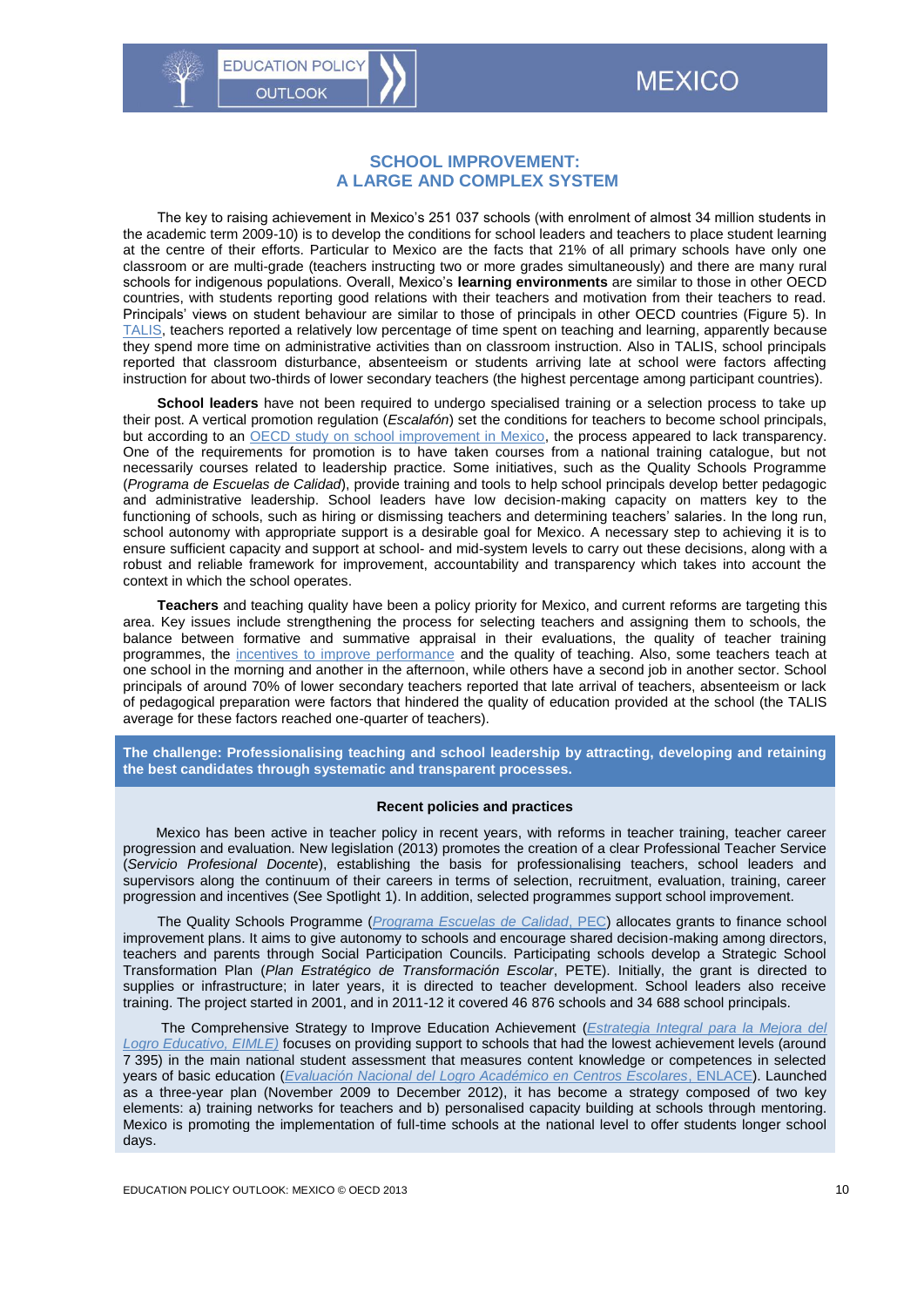## <span id="page-10-0"></span>**Figure 5. The learning environment, PISA 2009**



Source: OECD (2010), *PISA 2009 Results: What Makes a School Successful? Resources, Policies and Practices (Volume IV)*, OECD Publishing, Paris[, http://dx.doi.org/10.1787/9789264091559-en.](http://dx.doi.org/10.1787/9789264091559-en)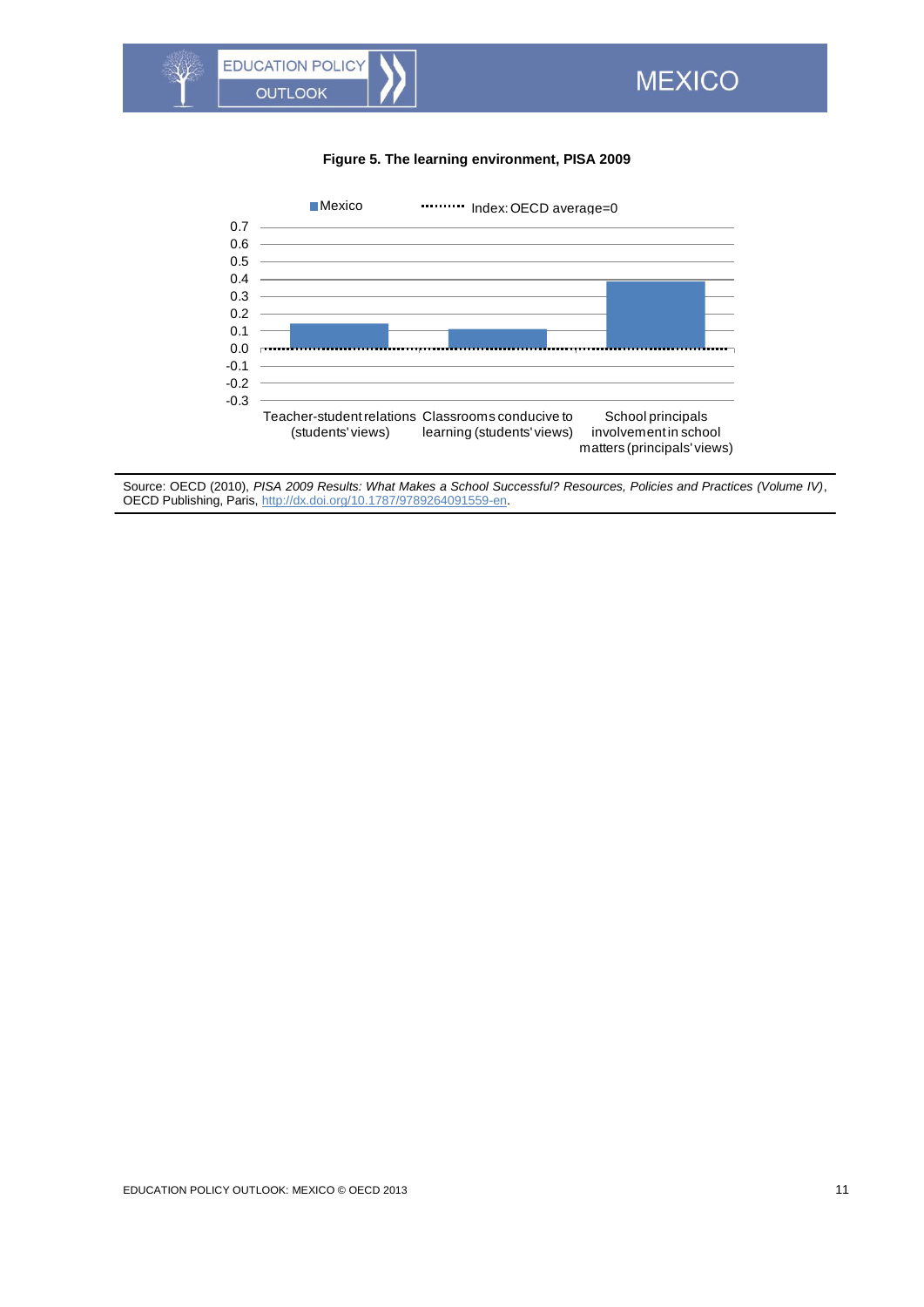#### **Spotlight 1. Professionalising teachers and school leaders**

New legislation to consolidate a professional teaching service (2013) brings together and updates different components of the teaching profession for both primary and upper secondary education. This law sets out the basis for **selection, appointment, promotion and tenure possibilities for teachers.** It builds upon the National Teaching Post Competition (2008-13) which aimed to improve transparency and quality of the teacher selection process. Among the new policies proposed are:

introducing **an induction process** in the first two years of teachers' practice

**EDUCATION POLICY** 

**OUTLOOK** 

- establishing the main lines of **a teacher evaluation process** for all teachers
- establishing **new horizontal incentive mechanisms** to include or replace the different voluntary programmes currently available (*e.g. [Carrera Magisterial](http://edu.edomex.gob.mx/carreramagisterial/)*, which was modified in 2011 so that their students' performance on ENLACE standardised tests and other criteria accounts for 50% of a teacher's score, and the Incentives Programme for Teacher Quality [*Programa de Estímulos a la Calidad Docente*, 2008-09] in primary and lower secondary schools, which rewards good performance and relative improvement, and provides incentives for both schools and individuals).

It will be important to ensure alignment of the different policies and clarify their purpose, and also to include a variety of evidence on school results to stimulate teamwork inside the school.

**Evaluation** takes on an important dimension in the reform. Internal school and teacher evaluation is proposed, to be focused on school improvement. To enter the profession, teacher candidates will have to pass a public selection process (*concurso*). They will be assigned a mentor for the first two years and must get a positive evaluation to be confirmed in their post. In addition, to assess competence and support development, a new mandatory evaluation system has been introduced for teachers, school leaders and supervisors. An important provision is that a teacher's first or second unsuccessful evaluation will lead to individual coaching and a third unsuccessful evaluation will mean dismissal. The law assigns definition of the precise evaluation tools to the National Institute for Educational Assessment and Evaluation (*[Instituto Nacional para la Evaluación de la](http://www.inee.edu.mx/)  [Educación, INEE](http://www.inee.edu.mx/)*). It will be important to base this definition on evidence of good practice and to use schoolbased evaluation methods that balance the need for accountability and improvement.

The law also aims to **professionalise school leaders** by introducing a transparent selection and recruitment process and an induction process during the first two years of practice. Public selection processes (*concursos*) will be organised, with candidates expected to have a minimum of two years teaching experience and specific profiles determined by INEE and local and federal authorities. Under this law, school leaders will be confirmed in their post only after positive evaluation. Upper secondary principals will not have permanent positions and will return to the status of teacher if they are not reconfirmed in their post.

A new **service of technical assistance to schools** is being introduced to support teachers in evaluation practices. This will be carried out by school leaders, supervisors and pedagogical advisors (*Asesores Técnicopedagógicos*, ATP), who are recognised as support staff under the school improvement law. ATPs will also be subject to transparent selection and recruitment processes and can participate in the different promotion mechanisms.

According to the new law, **professional development** for teachers will focus on improving the quality of education, will respond to teacher needs and be relevant to schools, taking into account different evaluations. Staff will choose programmes according to their needs and the results of their evaluation.

Overall, it will be important to communicate on the reform with all those involved, to support implementation, and to allocate sufficient funding to ensure the resources and capacity necessary to deliver this new reform.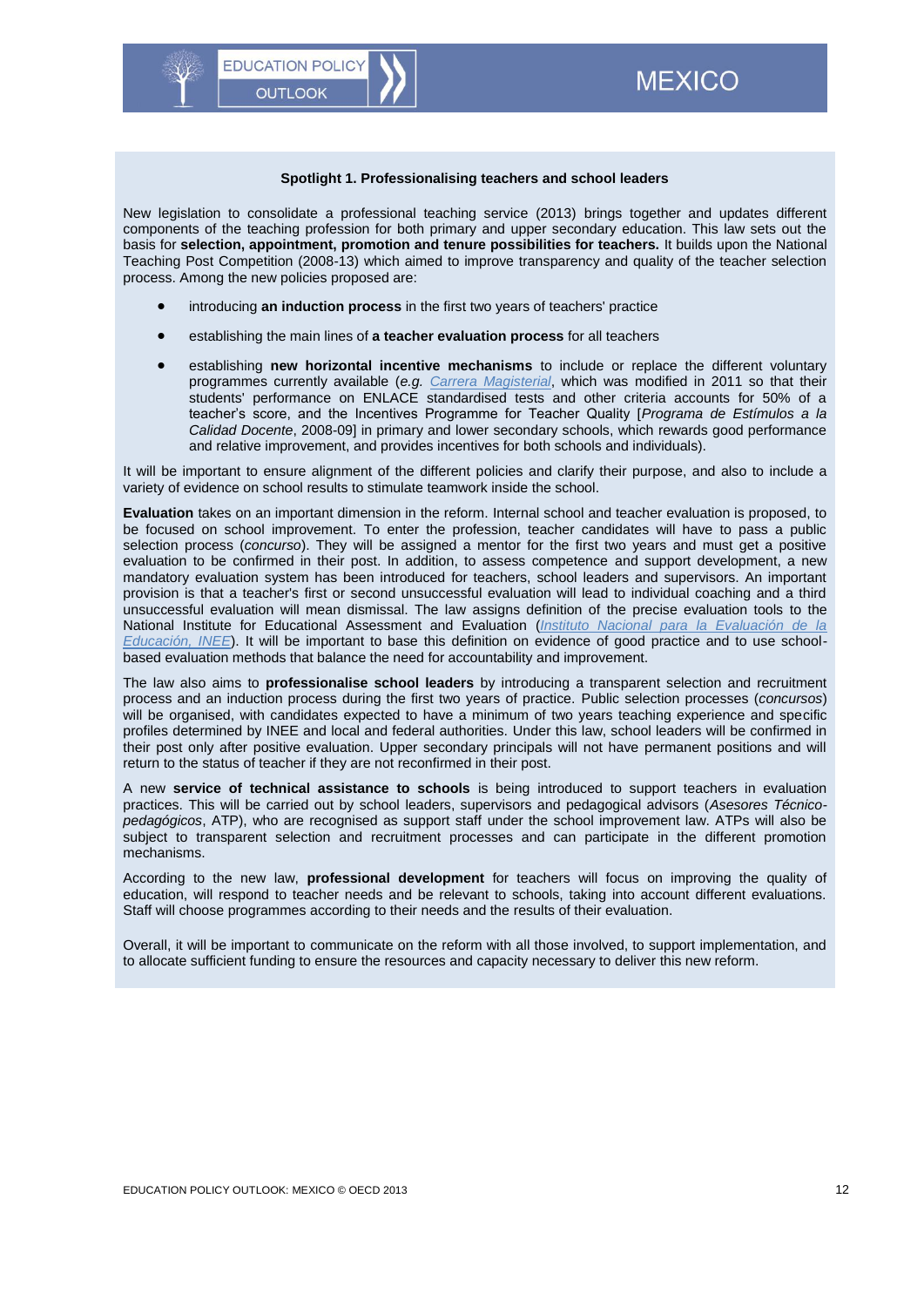## <span id="page-12-0"></span>**EVALUATION AND ASSESSMENT TO IMPROVE STUDENT OUTCOMES: PROGRESS ON ACCOUNTABILITY AND FOCUS ON IMPROVEMENT**

Defining strategies for evaluation and assessment is an important step towards improving student outcomes and developing a better and more equitable school system. Mexico has made significant efforts to develop **evaluation and assessment approaches** in recent years (Figure 6). The Secretariat of Public Education (*Secretaría de Educación Pública*, SEP) and the National Institute for Educational Assessment and Evaluation (*Instituto Nacional para la Evaluación de la Educación*, INEE) are responsible at the federal level, for the development and coordination of evaluation in the education system, including the National System for Educational Evaluation (*Sistema Nacional de Evaluación Educativa*, SNEE).

**System evaluation** includes a wide range of initiatives, with common references and strong capacity at the national level. The system aims for equity and inclusion, and there is growing pluralism of stakeholders involved. At the same time, the system needs to provide links between existing components and develop others, revise its governance, broaden its vision by strengthening its approach to improvement, and ensure alignment between the new curriculum and the evaluation framework, while strengthening the capacity of all players to implement it.

External **monitoring of schools** is undertaken by the supervision systems of the states. An [OECD study on](http://www.oecd.org/edu/school/Mexico%20Review%20of%20Evaluation%20and%20Assessment%20in%20Education.pdf)  [evaluation and assessment](http://www.oecd.org/edu/school/Mexico%20Review%20of%20Evaluation%20and%20Assessment%20in%20Education.pdf) found that supervisors' capacity to carry out these exercises currently appears limited. In addition to this external monitoring, Mexico has also promoted a self-evaluation approach, with different instruments and materials, which still needs support to become consistent and sustained.

**Teacher appraisal** is generally perceived positively as a regular component of teachers' careers, but it appears complex and fragmented. Currently, it is predominantly a mechanism to grant rewards to teachers, mostly based on instruments that only indirectly measure the quality of teaching. According to the [OECD study,](http://www.oecd.org/edu/school/Mexico%20Review%20of%20Evaluation%20and%20Assessment%20in%20Education.pdf) a teacher appraisal model with the following two components can strengthen teachers as professionals: an improvement component (emphasising developmental evaluation) and a career progression component (a model of certification of competencies for practice within and across career paths, associated with career advancement and based on a greater variety of instruments).

**Student assessment** is done through a [wide range of instruments,](http://www.oecd.org/edu/school/establishingaframeworkforevaluationandteacherincentivesconsiderationsformexico.htm) ranging from national standardised assessments to continuous formative assessment in the classroom. For example, there is a national full-cohort external assessment (National Assessment of Academic Achievement in Schools, *[Examen Nacional de Logro](http://www.enlace.sep.gob.mx/)  [Académico en Centros Escolares, ENLACE](http://www.enlace.sep.gob.mx/)*) in primary, lower secondary and upper secondary schools. It is used for diagnostic and improvement purposes but is perceived as having high stakes for teachers and schools. Some strengths in the system are that teachers in Mexico see student assessment as part of their professional role, and there is progress in aligning marks with expected learning outcomes. Some pending issues are the prevalence of teaching to the test across the school system, excessive reliance on multiple-choice tests and the high number of objectives for ENLACE.

**The challenge: Providing coherence across the system, building capacity and balancing accountability and improvement functions.** 

#### **Recent policies and practices**

Mexico implemented an extensive curricular reform in 2012, the Comprehensive Reform of Basic Education (*[Reforma Integral de la Educación Básica, RIEB](http://basica.sep.gob.mx/reformaintegral/sitio/?act=rieb)*) which introduced learning standards focused on competencies to improve the coherence of the system and its emphasis on student achievement.

Mexico has introduced a teacher evaluation system designed to raise teaching quality and help detect what areas teachers need to improve. In 2011, a Universal Teacher Evaluation was introduced and it has been revised and included in the Professional Teaching Service Law, 2013 (see Spotlight 1).

Mexico recently (2012) granted autonomy to the National Institute for Educational Assessment and Evaluation (INEE) as an autonomous and technical standard-setting body to move forward on a strategic and unified vision of assessment and evaluation. It will establish the teacher evaluation process and collaborate with the Secretariat of Public Education and decentralised bodies to strengthen evaluation.

To clarify available resources and facilitate better planning and improvement, a National Registry of Students, Teachers and Schools (*Registro Nacional de Alumnos, Maestros y Escuelas*, RNAME) was set up in 2011. In 2013, it is being complemented and transformed into the National System for Education Information and Administration (*Sistema Nacional de Información y Gestión Educativa*).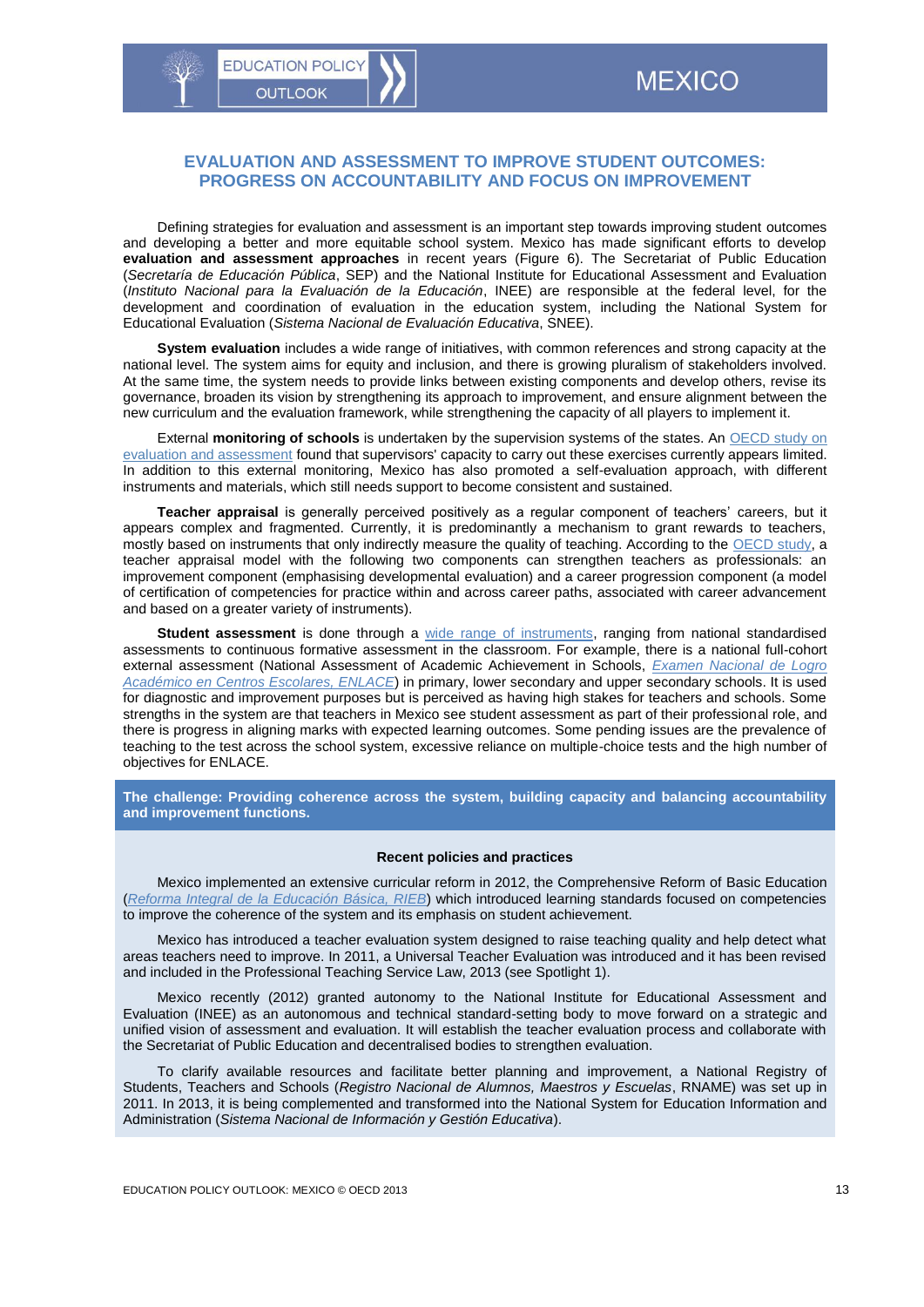

### **Figure 6. Percentage of students in schools where the principal reported assessments of students in national modal grade for 15-year-olds, PISA 2009**

<span id="page-13-0"></span>**MEXICO** 



Source: OECD (2010), *PISA 2009 Results: What Makes a School Successful? Resources, Policies and Practices (Volume IV)*, OECD Publishing, Paris[, http://dx.doi.org/10.1787/9789264091559-en.](http://dx.doi.org/10.1787/9789264091559-en)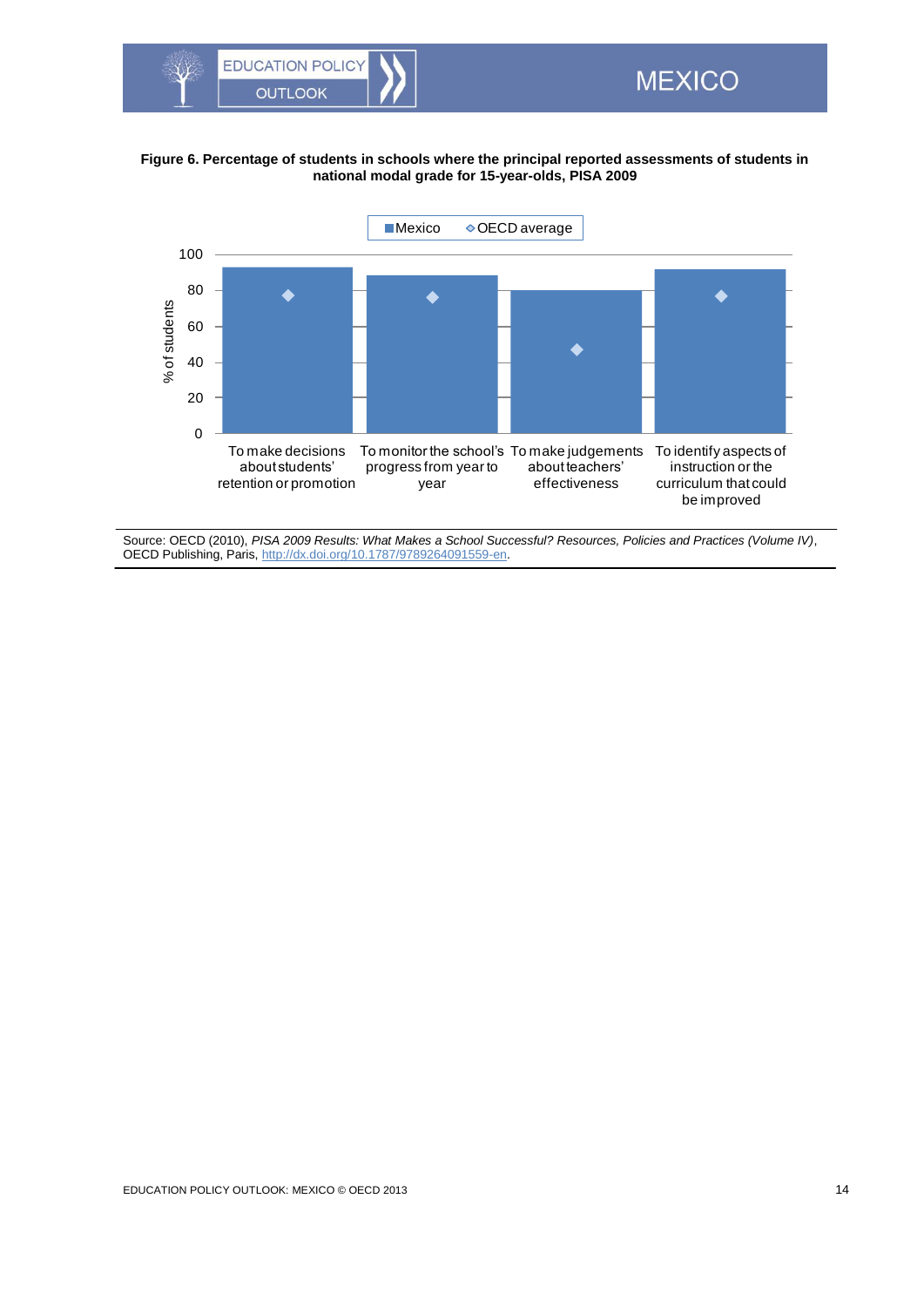## <span id="page-14-0"></span>**GOVERNANCE: BALANCING STAKEHOLDER AUTOMONY AT FEDERAL AND STATE LEVELS**

The national education system in Mexico is led by the Secretariat of Public Education (SEP). It is organised into four main Undersecretariats: Basic Education (SEB), Upper Secondary Education (SEMS), Higher Education (SES), and Educational Policy Planning and Evaluation (SPEPE). Other bodies that shape education policy include the following:

- The Federal Administration of Educational Services coordinates the compulsory education system in the Federal District and reports directly to the Secretary of Public Education.
- The National Council of Educational Authorities (*[Consejo Nacional de Autoridades Educativas](http://basica.sep.gob.mx/conaedu/)*, [CONAEDU\)](http://basica.sep.gob.mx/conaedu/) is composed of the Federal Government, representatives of the 31 states and state educational authorities. Chaired by the Federal Secretary of Education, its role is mainly advisory.
- The National Institute for Educational Assessment and Evaluation (INEE) shares responsibility with SEP for evaluation of the education system.
- Other education stakeholders include the National Union of Education Workers (*Sindicato Nacional de Trabajadores de la Educación*, SNTE), which teachers must join.
- A variety of non-government associations and parents' groups have developed to press for improvements in for education.

Since 1992, the 31 **federal states operate basic education services** (pre-primary, primary, secondary and initial teacher education) within their territories (see Spotlight 2). SEP sets the main guidelines of education policy for the country and operates the education system of the Federal District. According to an OECD study on [improving schools in Mexico,](http://www.oecd.org/edu/school/47101323.pdf) reform processes have not yet ensured appropriate capacity and distribution of responsibilities across the decentralised system.

There are varying degrees of **autonomy** at the different levels of education. In primary and lower secondary education, schools make only about 17% of decisions, while the Federal Government makes about 41% of decisions and the states 42% (Figure 7). This pattern has remained stable since 2003. Developing capacity to support autonomy at state and school levels is key. In upper secondary and tertiary education, institutions have had much wider autonomy. In tertiary education, with 854 public and 1 740 private institutions (2010), recommendations focus on more strategic planning, coordination and quality control and better regulation of private providers.

**The challenge: Achieving balance between central and regional governance, and ensuring capacity and effective engagement of different stakeholders.**

#### **Recent policies and practices**

In recent years, the national government has prioritised education. In December, 2012, the Federal Government signed the *[Pact for Mexico](http://www.presidencia.gob.mx/wp-content/uploads/2012/12/Pacto-Por-M%C3%A9xico-TODOS-los-acuerdos.pdf)* (*Pacto Por México*)*,* an agreement between the most important political parties and the Federal Government. It sets out clear commitments on education: to increase education coverage in upper secondary (80%) and tertiary education (40%); to improve teaching and learning conditions by providing more autonomy to schools and establishing full-time schools; to create a professional teaching service and promote system improvement with more transparency and consolidation of the evaluation authority. The Pact has been followed by a Reform to the Constitution enshrining these commitments and new legislation.

The *[Alliance for the Quality of Education](http://basica.sep.gob.mx/dgei/pdf/normateca/AlianzaCaliEdu.pdf)* (2008-12) was signed between the Government of Mexico and the national teachers' union (SNTE) based on guidelines established in the Sectorial Education Programme 2007-12. It focused on: 1) modernisation of schools, 2) professionalising of teachers and education authorities, 3) students' well-being and personal development, 4) students' preparation for life and work, and 5) evaluation to improve the quality of education. This led to a number of reforms, including the introduction of the National Teaching Post Competition.

*[School participation councils](http://www.consejosescolares.sep.gob.mx/) (Consejos Escolares de Participación Social*) have been promoted to ensure parental and society engagement in education, increasing from 4% to 44% between 2009 and 2010. School councils are composed of parents, school principals, teachers, union representatives, former students and community members.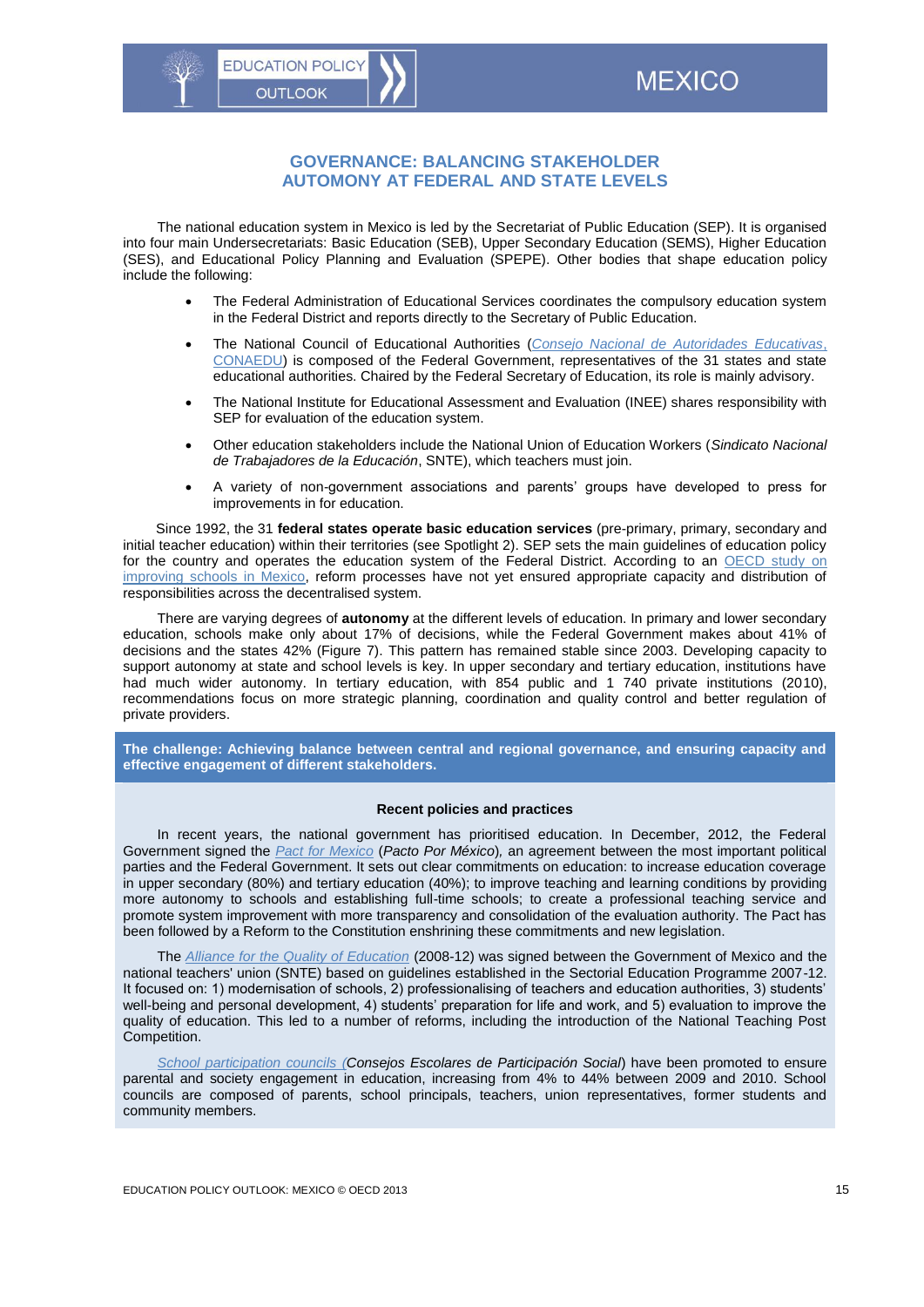

#### **Figure 7. Percentage of decisions taken in public lower secondary schools at each level of government, 2011**

<span id="page-15-0"></span>

Source: OECD (2012), *Education at a Glance 2012: OECD Indicators, OECD Publishing*, *Paris,* [http://dx.doi.org/10.1787/eag-](http://dx.doi.org/10.1787/eag-2012-en)[2012-en.](http://dx.doi.org/10.1787/eag-2012-en)

#### **Spotlight 2. Raising education outcomes at the state level**

The OECD has recently conducted a review of basic and upper secondary education system in the state of Puebla that provides a perspective on how to raise education outcomes at the federal state level. The report, *[Improving Education in Mexico: A State-level Perspective from Puebla](http://www.oecd-ilibrary.org/education/improving-education-in-mexico_9789264200197-en)* (2013), concludes that improvements will require a long-term strategy, reforms of governing structures and action in four main policy areas:

- 1. Strengthening support for schools and students, particularly in the early years and multi-grade schools.
- 2. Improving the quality of teaching and school leadership, including raising the quality of initial teacher education (*Normales*).
- 3. Increasing completion and quality in upper secondary education.
- 4. Improving the planning, funding and use of school infrastructure.

An effective governance structure at the state level is also key to fostering improvements. Puebla could take steps towards a more policy-oriented governance structure. This may include strengthening the capacity to diagnose, plan, innovate, evaluate, reach individual schools, coordinate within and outside the SEP, engage in a more professional relationship with the SNTE and broaden stakeholder participation.

Improvements in the federal state of Puebla will also benefit from national long-term planning, a clearer distribution of responsibilities and greater role for states in policy design, better intergovernmental coordination mechanisms, and a more efficient, equitable and accountable national funding system.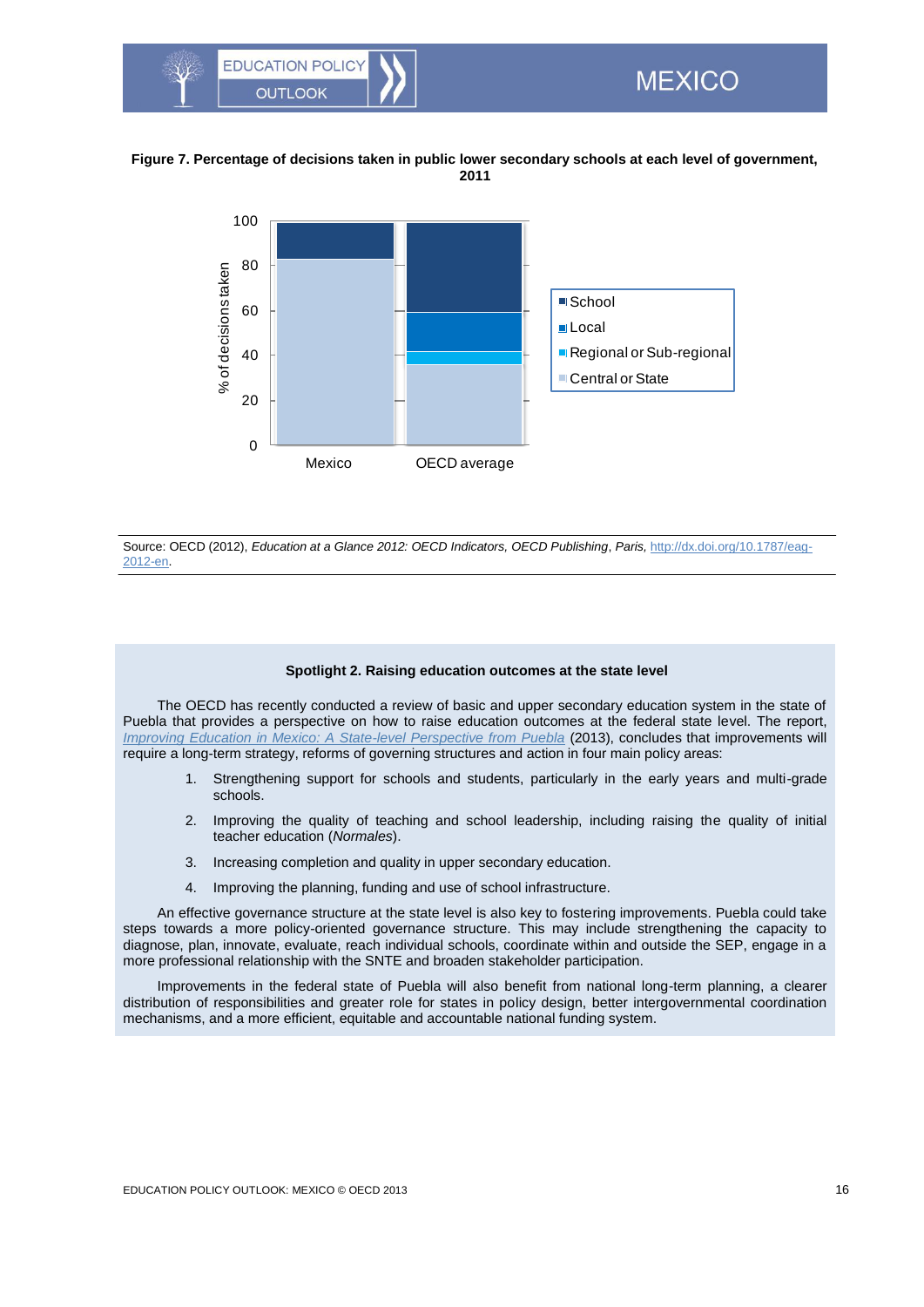## <span id="page-16-0"></span>**FUNDING: STRONG EMPHASIS ON STAFF AND DIRECTING FUNDING WHERE IT IS MOST NEEDED**

**Investment in educational institutions** in Mexico has increased to the OECD average in recent years. Expenditure on education as a proportion of GDP increased from 5% in 2000 to 6.2% in 2010 (compared to the OECD average of 6.3%) (Figure 8). As in most OECD countries, a large portion of expenditure on educational institutions comes from public sources (80.5% compared to the 2010 OECD average of 83.6%), but the share of private expenditure in Mexico is above the OECD average (19.5% compared to 16.4%). A larger share of expenditure is devoted to primary and lower secondary education in Mexico (3.1% of GDP compared to 2.6% of GDP on average in OECD countries).

**Annual expenditure per student** from primary to tertiary education (USD 2 993) is among the lowest levels among OECD countries (OECD average of USD 9 313). However, from 2000 to 2010, expenditure per student increased by 23% at the primary, secondary and post-secondary non-tertiary level and by 19% at the tertiary level, as expenditure increased at a faster rate than growth of the student population over this period.

Compensation of staff is the main driver of expenditure. Three main trends of school funding in Mexico stand out compared to other OECD countries. First, Mexico allocates one of the lowest proportions of total expenditure on pre-tertiary education to capital expenditure, such as school infrastructures and educational materials (2.5% in 2010, compared to the OECD average of 8.7%). Second, the compensation of educational staff (particularly teachers) accounts for one of the highest proportions of current expenditure at pre-tertiary levels of education (93.3% in 2010, compared to the OECD average of 78.2%). Third, Mexico has one of the largest gaps among OECD member countries in expenditure per student between pre-tertiary and tertiary education.

**Funding for schools** comes from various sources: federal, state-level, and autonomous or private sources. Some schools receive funds from the Federal Government through the Secretariat of Public Education (SEP) and other state secretariats or federal agencies. Schools that receive state-level funds are administered and supervised by the states' boards of public education. Autonomous schools usually receive a subsidy from federal and state governments, which they administer themselves. Privately supported schools are self-financed and administered. Funding at all levels of education is shared across the different levels (2009 figures): federal government (62.8%), state-level governments (15.9%), municipalities (0.2%) and the private sector (22.1%). Federal funding for the provision of educational services is allocated through specific earmarked allocations and can vary widely across states. A significant part of education services and funding is provided through specific programmes. These programmes are structured interventions, with specific goals and activities, to which a budget is usually attached. They can be federal or state programmes, and in any given year several could be running at the same time in particular states.

Mexico faces challenges for equitable funding of schools. Mexico was one of the countries in PISA 2009 to show the strongest relationship between the availability of resources at schools and the schools' socio-economic intake. According to an [OECD report on improving schools in Mexico,](http://www.oecd.org/education/school/improvingschoolsstrategiesforactioninmexico.htm) schools generally rely on parental donations to cover their operational needs. This can lead to inequities, as schools serving more prosperous communities may receive more money. Public schools can receive specific allocations through federal or state programmes that focus on specific objectives and activities of education improvement. However, only about 50% of schools actually have access to them, and many schools in the poorest or isolated regions are unable to access these programmes and the human, capital and financial resources they represent. PISA shows that the amount of resources invested in education does not necessarily translate into better student outcomes, but the way resources are allocated is important. This suggests the need for Mexico to give more consideration on how to distribute resources for schools more equitably.

**The challenge: Establishing more transparent and equitable funding mechanisms to reach schools and students most in need.** 

#### **Recent policies and practices**

Through the *Better Schools Programme*, Mexico has refurbished 19 000 schools most in need of repair across the country, from pre-primary to lower secondary education. This programme is implemented with the participation of school communities.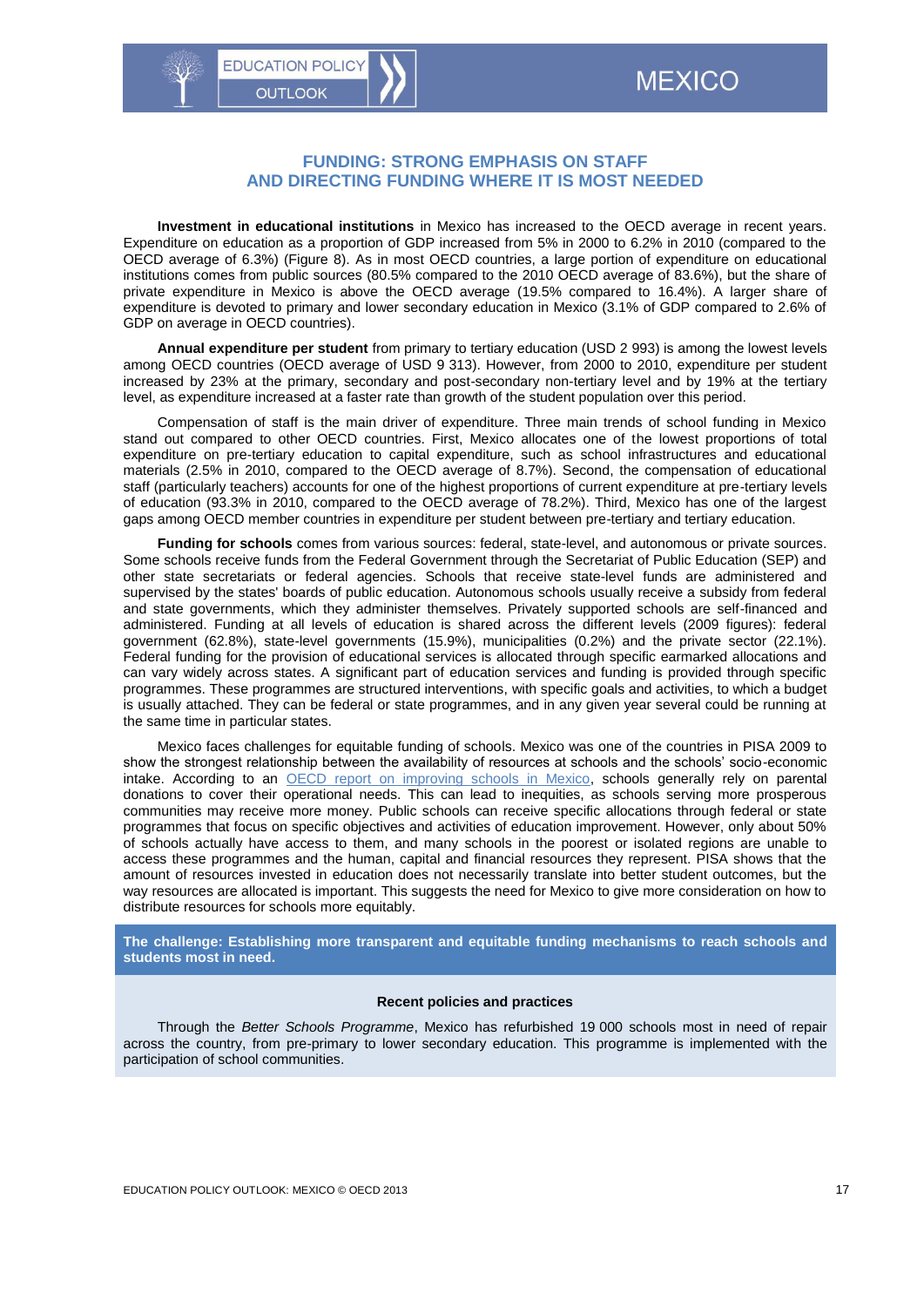

## **Figure 8. Expenditure on educational institutions as a percentage of GDP, by level of education, 2010**

<span id="page-17-0"></span>

Source: OECD (2013), *Education at a Glance 2013: OECD Indicators*, OECD Publishing, Paris, [http://dx.doi.org/10.1787/eag-](http://dx.doi.org/10.1787/eag-2013-en)[2013-en.](http://dx.doi.org/10.1787/eag-2013-en)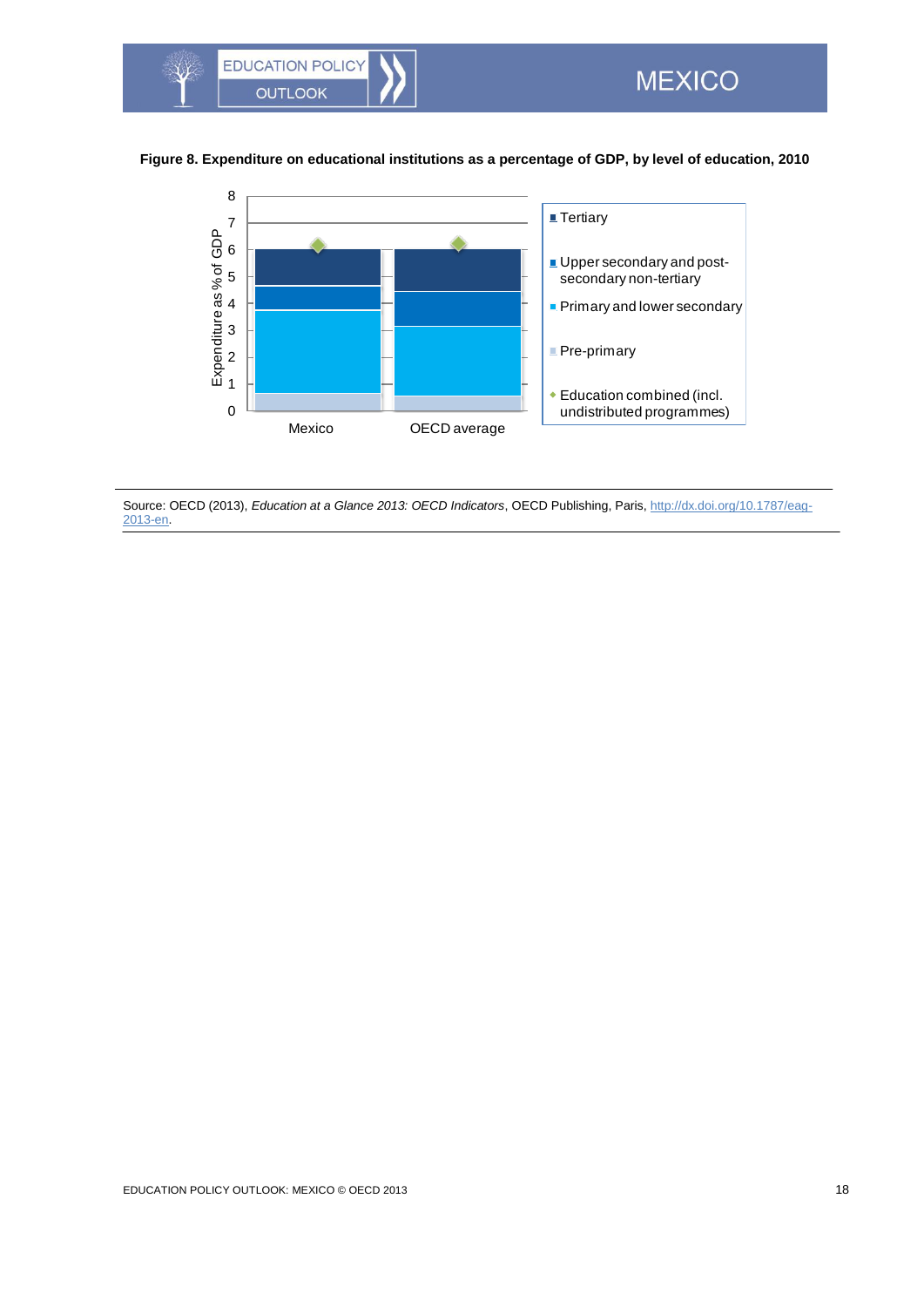$\sqrt[4]{r}$ 

<span id="page-18-0"></span>

## **ANNEX A: STRUCTURE OF MEXICO'S EDUCATION SYSTEM**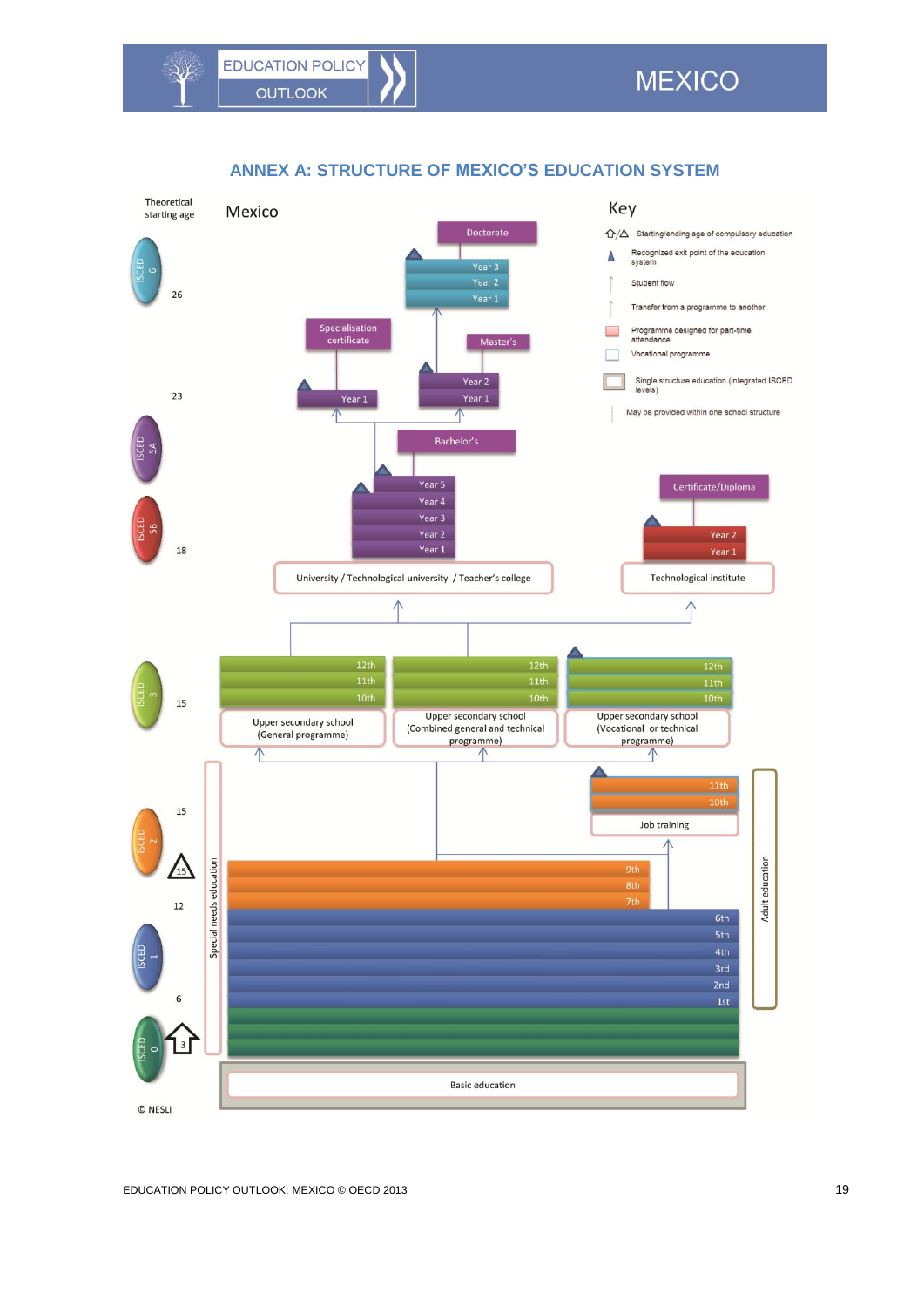# **ANNEX B: STATISTICS**

<span id="page-19-0"></span>

| #              | <b>List of key indicators</b>                                                                                                           | <b>Mexico</b> | <b>Average</b><br>or total | <b>Min</b> | <b>Max</b> |
|----------------|-----------------------------------------------------------------------------------------------------------------------------------------|---------------|----------------------------|------------|------------|
|                | <b>Background information</b>                                                                                                           |               |                            |            |            |
|                | Political context                                                                                                                       |               |                            |            |            |
| 1              | Public expenditure on education as a percentage<br>of GDP, 2010 (EAG 2013)                                                              | 5.3%          | 5.8%                       | 3.8%       | 8.8%       |
|                | Economy                                                                                                                                 |               |                            |            |            |
| $\overline{2}$ | GDP per capita, 2010, in equivalent USD converted using<br>PPPs (EAG 2013)                                                              | 15 195        |                            | 15 195     | 84 672     |
| 3              | GDP growth 2011 (OECD National Accounts)                                                                                                | 3.9%          | 1.8%                       | $-7.1%$    | 8.5%       |
|                | Society                                                                                                                                 |               |                            |            |            |
| 4              | Population density, inhab/km <sup>2</sup> , 2010 (OECD Statistics)                                                                      | 56.0          | 138                        | 2.9        | 492        |
| 5              | Young people, aged less than 15, 2010 (OECD Statistics)                                                                                 | 28.1%         | 17.3%                      | 13%        | 28.1%      |
| 6              | Foreign-born population, 2009 (OECD Statistics)                                                                                         | 0.8%          | 14.1%                      | 0.8%       | 36.9%      |
|                | <b>Education outcomes</b>                                                                                                               |               |                            |            |            |
| 7              | Mean reading performance (PISA 2009)                                                                                                    | 425           | 493                        | 425        | 539        |
| 8              | Change in mean reading performance, 2000-09 (PISA 2009)                                                                                 | 3             | 1                          | $-31$      | 40         |
| 9              | Change in mean mathematics performance, 2003-09 (PISA<br>2009)                                                                          | 33            | 0                          | $-24$      | 33         |
|                | 10 Change in mean science performance, 2006-09 (PISA 2009)                                                                              | 6             | 3                          | $-12$      | 30         |
| 11             | Enrolment rates in early childhood education and primary<br>education, ages 3 and 4, 2011 (EAG 2013)                                    | 72.4%         | 74.4%                      | 11.6%      | 98%        |
| 12             | Population that has attained below upper secondary<br>education, 25-64 year-olds, 2011 (EAG 2013)                                       | 64%           | 25%                        | 7%         | 68%        |
| 13             | Population that has attained at least upper secondary<br>education, 25-34 year-olds, 2011 (EAG 2013)                                    | 44%           | 82%                        | 43%        | 98%        |
| 14             | Population that has attained tertiary education, 25-34 year-olds<br>(EAG 2013)                                                          | 23%           | 39%                        | 19%        | 64%        |
|                | Population whose highest level of education is vocational                                                                               |               |                            |            |            |
|                | 15 upper secondary or post-secondary non-tertiary, 2011 (EAG<br>2013)                                                                   | m             | 33.5%                      | 8.4%       | 73.9%      |
|                | Unemployment rates, 25-64 year-olds, 2011 (EAG 2013)                                                                                    |               |                            |            |            |
| 16             | Below upper secondary                                                                                                                   | 4%            | 12.6%                      | 2.7%       | 39.3%      |
|                | Upper secondary and post-secondary non-tertiary                                                                                         | 4.4%          | 7.3%                       | 2.2%       | 19.2%      |
|                | Tertiary education                                                                                                                      | 4.8%          | 4.8%                       | 1.5%       | 12.8%      |
|                | <b>Students: Raising outcomes</b>                                                                                                       |               |                            |            |            |
|                | Policy lever 1: Equity and quality                                                                                                      |               |                            |            |            |
|                | 17 First age of selection in the education system (PISA 2009)                                                                           | 15            | 14                         | 10         | 16         |
|                | Proficiency levels on the reading scale (PISA 2009)                                                                                     |               |                            |            |            |
|                | 18 Students below Level 2                                                                                                               | 40.1%         | 18.8%                      | 5.8%       | 40.1%      |
|                | Students at Level 5 or above                                                                                                            | 0.4%          | 7.6%                       | 0.4%       | 15.7%      |
|                | Between- and within-school variance in reading performance (PISA 2009)                                                                  |               |                            |            |            |
|                | 19 Between schools                                                                                                                      | 3583          | 3616                       | 665        | 6695       |
|                | Within schools                                                                                                                          | 3869          | 5591                       | 2795       | 8 2 9 0    |
|                | Students reporting that they have repeated at least a grade in<br>20 primary, lower secondary or upper secondary schools (PISA<br>2009) | 21.5%         | 13%                        | 0%         | 36.9%      |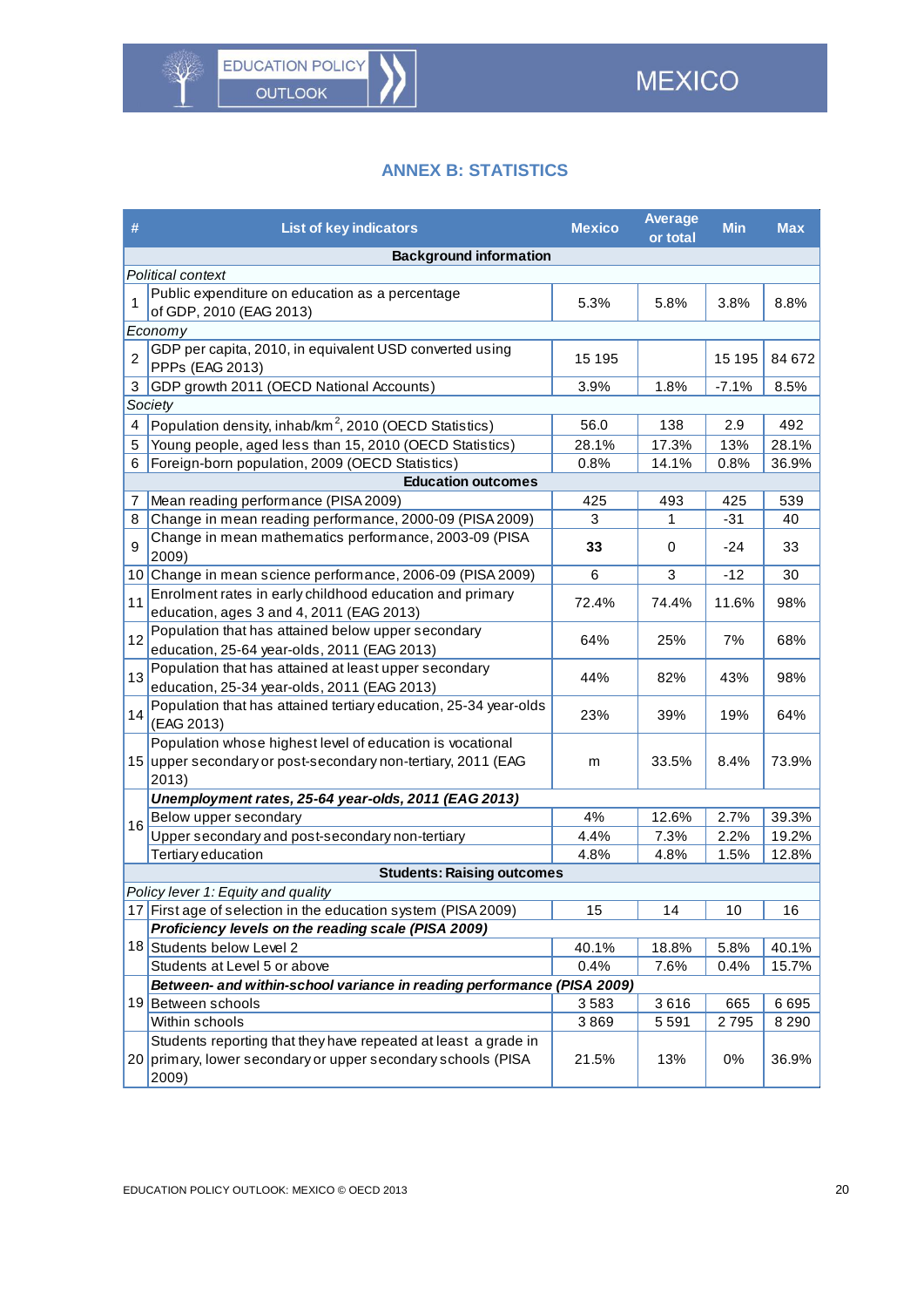

 $\sqrt[4]{r}$ 

| #  | <b>List of key indicators</b>                                                                                                                                        | <b>Mexico</b> | average<br>or total | <b>Min</b> | <b>Max</b> |
|----|----------------------------------------------------------------------------------------------------------------------------------------------------------------------|---------------|---------------------|------------|------------|
| 21 | Variance in student performance explained by student socio-<br>economic status (PISA 2009)                                                                           | 14%           | 14%                 | 6%         | 26%        |
|    | Difference in reading performance between native students<br>22 and students with an immigrant background, after accounting<br>for socio-economic status (PISA 2009) | 85.0          | 27                  | $-17.0$    | 85.0       |
| 23 | Gender differences in student performance on the reading<br>scale (PISA 2009)                                                                                        | $-25$         | $-39$               | $-55$      | $-22$      |
|    | Policy lever 2: Preparing students for the future                                                                                                                    |               |                     |            |            |
|    | Upper secondary graduation rates, 2011 (EAG 2013)                                                                                                                    |               |                     |            |            |
|    | 24 General programmes                                                                                                                                                | 45%           | 50%                 | 18%        | 82%        |
|    | Pre-vocational/vocational programmes                                                                                                                                 | 4%            | 47%                 | 4%         | 99%        |
| 25 | Change in upper secondary graduation rates (average annual<br>growth rate 1995-2011), (EAG 2013)                                                                     | 3.6%          | 0.6%                | $-1%$      | 3.6%       |
|    | Graduation rates, first-time graduates, 2011 (EAG 2013)                                                                                                              |               |                     |            |            |
|    | Tertiary-type 5A                                                                                                                                                     | 21%           | 40%                 | 21%        | 60%        |
|    | 26 Tertiary-type 5B                                                                                                                                                  | 2%            | 11%                 | 0%         | 29%        |
|    | Tertiary-type 5A (average annual growth rate 1995-2011)                                                                                                              | 3.1%          | 4%                  | $-1%$      | 11%        |
|    | Tertiary-type 5B (average annual growth rate 1995-2011)                                                                                                              | 5.7%          | 0%                  | $-20%$     | 14%        |
| 27 | Youth population not in education, employment or training 15-<br>29 year olds, 2011 (EAG 2013)                                                                       | 24.7%         | 15.8%               | 6.9%       | 34.6%      |
|    | <b>Institutions: Improving schools</b>                                                                                                                               |               |                     |            |            |
|    | Policy lever 3: School improvement                                                                                                                                   |               |                     |            |            |
| 28 | Index of teacher-student relations based on students' reports<br>(PISA 2009)                                                                                         | 0.14          | $\mathbf 0$         | $-0.42$    | 0.44       |
| 29 | Index of disciplinary climate based on students' reports (PISA<br>2009)                                                                                              | 0.11          | 0                   | $-0.40$    | 0.75       |
|    | Teachers younger than 40 years old, 2011 (EAG 2013)                                                                                                                  |               |                     |            |            |
| 30 | Primary education                                                                                                                                                    | m             | 41%                 | 15%        | 60%        |
|    | Lower secondary education                                                                                                                                            | m             | 39%                 | 11%        | 56%        |
|    | Upper secondary education                                                                                                                                            | m             | 34%                 | 7%         | 47%        |
|    | Number of teaching hours per year in public institutions, 2011 (EAG 2013)                                                                                            |               |                     |            |            |
| 31 | Primary education                                                                                                                                                    | 800           | 790                 | 589        | 1 1 2 0    |
|    | Lower secondary education                                                                                                                                            | 1 0 4 7       | 709                 | 415        | 1 1 2 0    |
|    | Upper secondary education                                                                                                                                            | 848           | 664                 | 369        | 1 1 2 0    |
|    | Ratio of teachers' salaries to earnings for full-time, full-year adult workers with tertiary education,<br>2011 (EAG 2013)                                           |               |                     |            |            |
|    | 32 Primary education                                                                                                                                                 | m             | 0.82                | 0.44       | 1.34       |
|    | Lower secondary education                                                                                                                                            | m             | 0.85                | 0.44       | 1.34       |
|    | Upper secondary education                                                                                                                                            | m             | 0.89                | 0.44       | 1.40       |
|    | Change in teachers' salaries between 2000 and 2011 in lower                                                                                                          |               |                     |            |            |
| 33 | secondary education (2000 = 100), (EAG 2013)                                                                                                                         | 3.07%         | 16%                 | $-9%$      | 103%       |
| 34 | Impact of teacher appraisal and feedback upon teaching, 2007-<br>08 (TALIS 2008)                                                                                     | 69.1%         | 33.9%               | 10.9%      | 69.1%      |
| 35 | Teachers who wanted to participate in more development than<br>they did in the previous 18 months, 2007-08 (TALIS 2008)                                              | 85.3%         | 55%                 | 31%        | 85%        |
| 36 | School principals' views of their involvement in school matters,<br>mean index, (PISA 2009)                                                                          | 0.39          | $-0.02$             | $-1.29$    | 1.03       |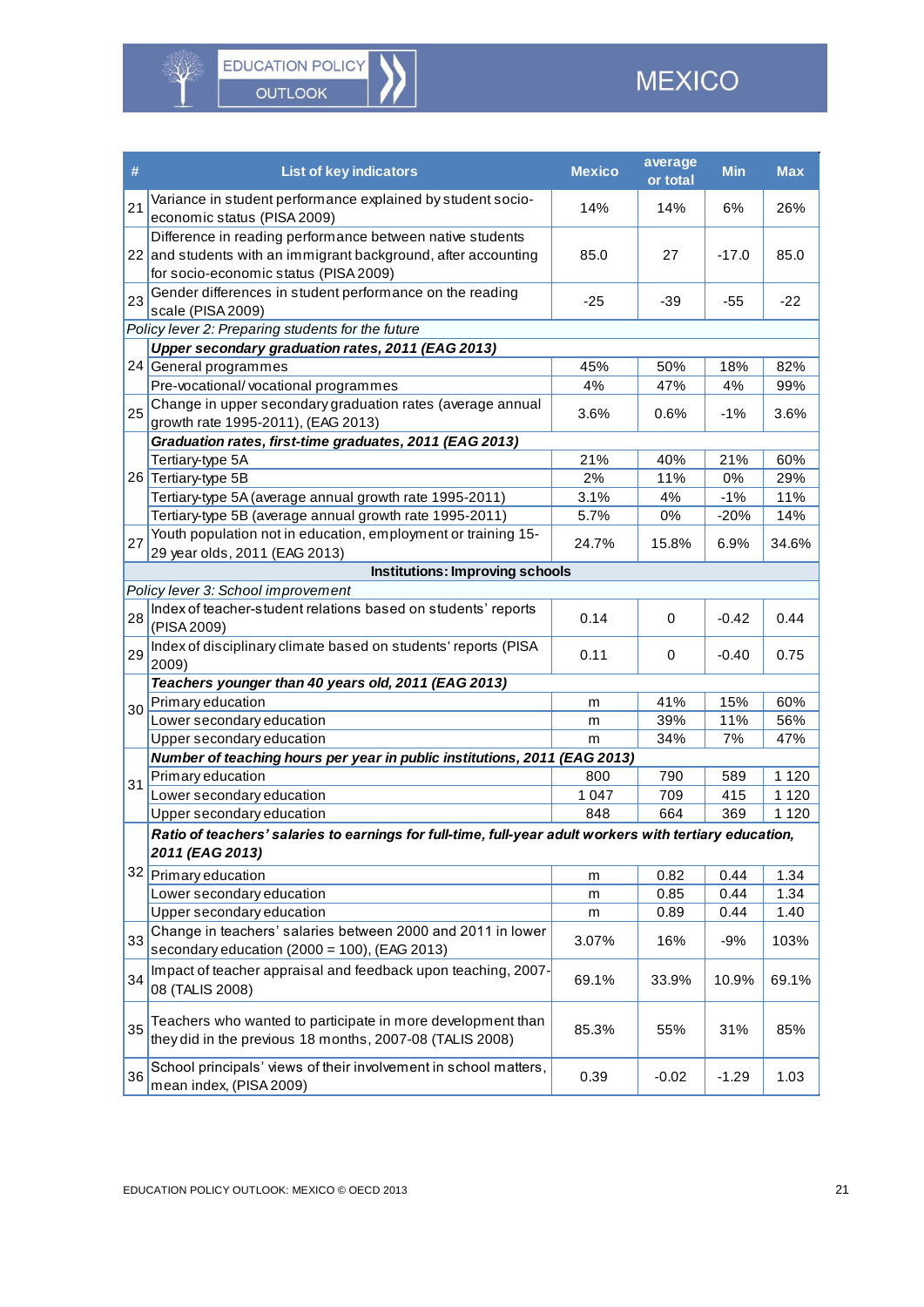XX

| #                               | <b>List of key indicators</b>                                                                                      | <b>Mexico</b> | average<br>or total | <b>Min</b> | <b>Max</b> |
|---------------------------------|--------------------------------------------------------------------------------------------------------------------|---------------|---------------------|------------|------------|
|                                 | Policy lever 4: Evaluation and assessment to improve student outcomes                                              |               |                     |            |            |
| Assessment purposes (PISA 2009) |                                                                                                                    |               |                     |            |            |
|                                 | To make decisions about students' retention or promotion                                                           | 93.4%         | 78%                 | 1%         | 100%       |
| 37                              | To monitor the school's progress from year to year                                                                 | 88.5%         | 77%                 | 35%        | 98%        |
|                                 | To make judgements about teachers' effectiveness                                                                   | 80.1%         | 47%                 | 8%         | 85%        |
|                                 | To identify aspects of instruction or the curriculum that could                                                    |               | 77%                 |            |            |
|                                 | be improved                                                                                                        | 92%           |                     | 47%        | 98%        |
|                                 | Frequency and source of teacher appraisal and feedback, 2007-08 (TALIS 2008)                                       |               |                     |            |            |
| 38                              | Once every two years or less                                                                                       | 21.1%         | 35.8%               | 13.8%      | 65.6%      |
|                                 | At least once per year                                                                                             | 49.1%         | 52.2%               | 27.6%      | 68.6%      |
|                                 | Monthly or more than once per month                                                                                | 29.8%         | 12%                 | 3.3%       | 29.8%      |
|                                 | <b>Systems: Organising the system</b>                                                                              |               |                     |            |            |
|                                 | Policy lever 5: Governance                                                                                         |               |                     |            |            |
|                                 | Decisions taken at each level of government in public lower secondary education, 2011 (EAG 2012)                   |               |                     |            |            |
|                                 | Central or state government                                                                                        | 83%           | 36%                 | 0%         | 87%        |
|                                 | 39 Regional or sub-regional government                                                                             | 0%            | 6%                  | 0%         | 36%        |
|                                 | Local government                                                                                                   | m             | 17%                 | 4%         | 100%       |
|                                 | School government                                                                                                  | 17%           | 41%                 | 5%         | 86%        |
|                                 | Policy lever 6: Funding                                                                                            |               |                     |            |            |
|                                 | Annual expenditure per student by educational institutions, for all services, in equivalent USD                    |               |                     |            |            |
|                                 | converted using PPPs for GDP, 2010 (EAG 2013)                                                                      |               |                     |            |            |
| 40 <sup>1</sup>                 | Pre-primary education                                                                                              | 2 2 8 0       | 6762                | 2 2 8 0    | 20 958     |
|                                 | Primary education                                                                                                  | 2 3 3 1       | 7974                | 1860       | 21 240     |
|                                 | Secondary education                                                                                                | 2632          | 9014                | 2470       | 17633      |
|                                 | Tertiary education                                                                                                 | 7872          | 13528               | 6501       | 25 576     |
|                                 | Relative proportions of public and private expenditure on educational institutions, 2010 (EAG 2013)                |               |                     |            |            |
|                                 | Public sources                                                                                                     | 80.5%         | 83.6%               | 57.9%      | 97.6%      |
|                                 | All private sources                                                                                                | 19.5%         | 16.4%               | 2.4%       | 42.1%      |
|                                 | 41 Public sources, index of change in expenditure on educational                                                   | 139           | 136                 | 101        | 195        |
|                                 | institutions (2000-10)                                                                                             |               |                     |            |            |
|                                 | All private sources, index of change in expenditure on                                                             | 196           | 211                 | 104        | 790        |
|                                 | educational institutions (2000-10)                                                                                 |               |                     |            |            |
|                                 | Note: The average, minimums and maximums refer to OECD countries except in TALIS where they refer to participating |               |                     |            |            |
|                                 | countries. "m" refers to data not available.<br>.                                                                  |               |                     |            |            |

*PISA values that are statistically significant are indicated in bold.*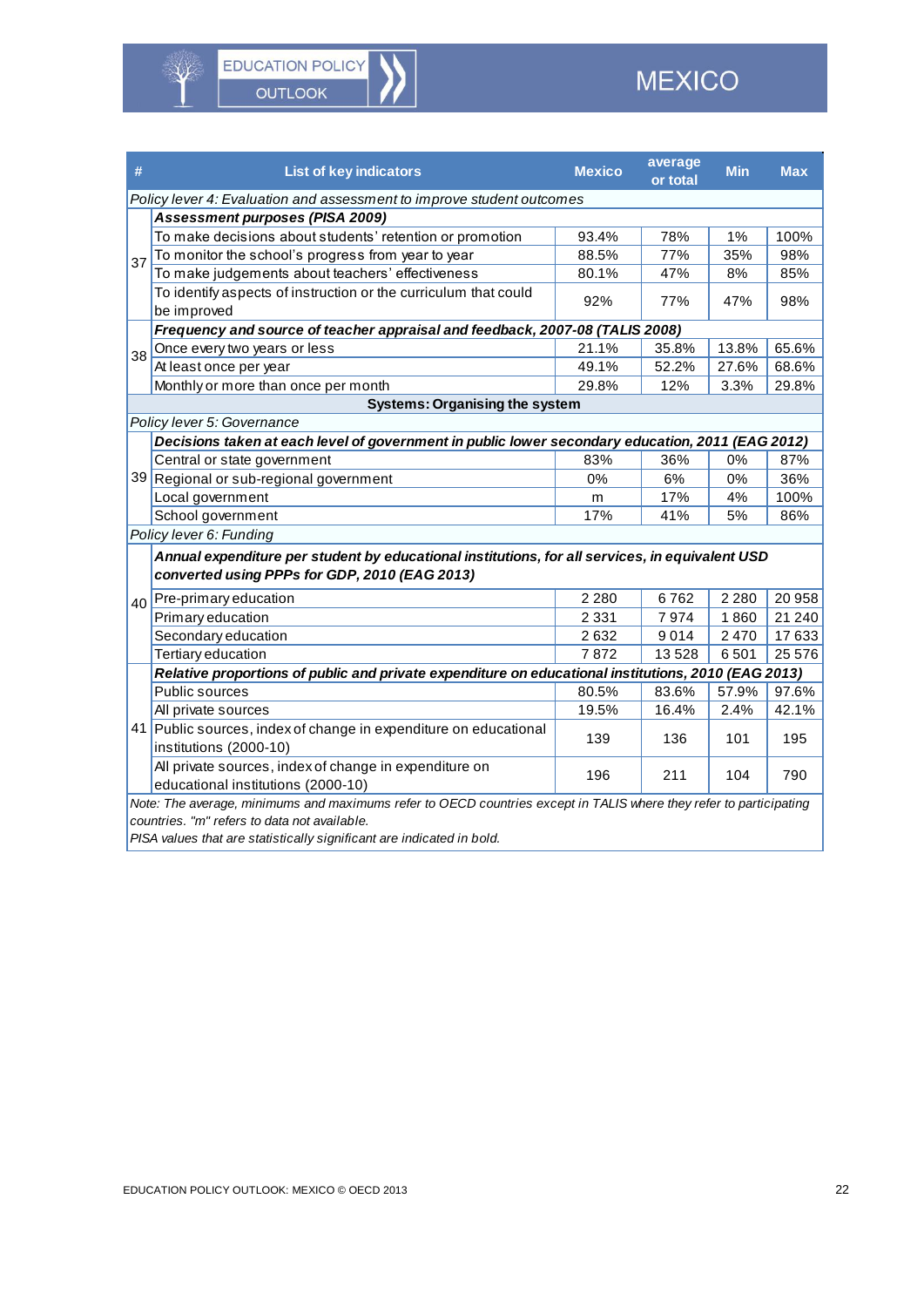# **REFERENCES AND FURTHER READING**

- Blythe, A. et al. (2012), *Upgrading School Buildings in Mexico with Social Participation: The Better Schools Programme*, OECD Publishing, Paris, doi: [10.1787/9789264178823-en.](http://dx.doi.org/10.1787/9789264178823-en)
- Brunner, J.J. et al. (2008), *OECD Reviews of Tertiary Education: Mexico*, OECD Publishing, Paris, [http://www.oecd.org/mexico/37746196.pdf.](http://www.oecd.org/mexico/37746196.pdf)
- Hoeckel, K. et al. (2008), *Learning for Jobs: OECD Reviews of Vocational Education and Training: Australia*, OECD Publishing, [http://www.oecd.org/education/highereducationandadultlearning/41631383.pdf.](http://www.oecd.org/education/highereducationandadultlearning/41631383.pdf)
- INEE (*Instituto Nacional para la Evaluación de la Educación*) (National Institute for Educational Evaluation), [www.inee.edu.mx](http://www.inee.edu.mx/).
- INEGI (Instituto Nacional de Estadística y Geográfica) (National Institute of Statistics and Geography), http://www.inegi.org.mx/
- INEGI (2010), Encuesta Nacional de Ocupación y Empleo, 1er trimestre de 2010 (*base de microdatos*) México.
- Kis, V., K. Hoeckel and P. Santiago (2009), *Learning for Jobs: OECD Reviews of Vocational Education and Training: Mexico*, OECD Publishing, Paris, [http://www.oecd.org/edu/skills-beyond-school/43277304.pdf.](http://www.oecd.org/edu/skills-beyond-school/43277304.pdf)
- OECD (2009), *Creating Effective Teaching and Learning Environments: First Results from TALIS*, OECD Publishing, Paris, [http://www.oecd.org/dataoecd/17/51/43023606.pdf.](http://www.oecd.org/dataoecd/17/51/43023606.pdf)
- OECD (2010), *Improving Schools: Strategies for Action in Mexico*, OECD Publishing, Paris, doi: [10.1787/9789264087040-en](http://dx.doi.org/10.1787/9789264087040-en) and<http://www.oecd.org/edu/school/47101323.pdf> (Executive Summary).
- OECD (2010), *PISA 2009 Results: What Students Know and Can Do – Student Performance in Reading, Mathematics and Science* (Volume I), OECD Publishing, Paris, doi: [10.1787/9789264091504-en.](http://dx.doi.org/10.1787/9789264091504-en)
- OECD (2010), *PISA 2009 Results: Overcoming Social Background – Equity in Learning Opportunities and Outcomes*  (Volume II), OECD Publishing, Paris, doi: [10.1787/9789264091504-en.](http://dx.doi.org/10.1787/9789264091504-en)
- OECD (2010), *PISA 2009 Results: What Makes a School Successful? – Resources Policies and Practices* (Volume IV), OECD Publishing, Paris, doi: [10.1787/9789264091559-en.](http://dx.doi.org/10.1787/9789264091559-en)
- OECD (2010), *PISA 2009 Results: Learning Trends: Changes in Student Performance since 2000* (Volume V), OECD Publishing, Paris, OECD, doi: [10.1787/9789264091580-en.](http://dx.doi.org/10.1787/9789264091580-en)
- OECD (2010), "Improving Schools: Strategies for Action in Mexico" (video), <http://www.youtube.com/watch?v=MN5nWa8N9TM>.
- OECD (2011), *Progress with Educational Reform in Basic Education in Mexico: An OECD Perspective*, Advance version (see [Spanish version\)](http://www.sep.gob.mx/work/models/sep1/Resource/3048/1/images/Avances_en_las_reformas_de_la_educacion_basica.pdf), OECD Publishing, Paris.
- OECD (2011), *Strong Performers and Successful Reformers in Education: Lessons from PISA 2009 for Mexico*, OECD Publishing, Paris, http://www.oecd.org/pisa/46638969.pdf.
- OECD (2011), *Establishing a Framework for Evaluation and Teacher Incentives: Considerations for Mexico*, OECD Publishing, Paris, [http://www.oecd.org/edu/school/47730873.pdf.](http://www.oecd.org/edu/school/47730873.pdf)
- OECD (2012), *Equity and Quality in Education: Supporting Disadvantaged Students and Schools*, OECD Publishing, Paris, doi: [10.1787/9789264130852-en.](http://dx.doi.org/10.1787/9789264130852-en)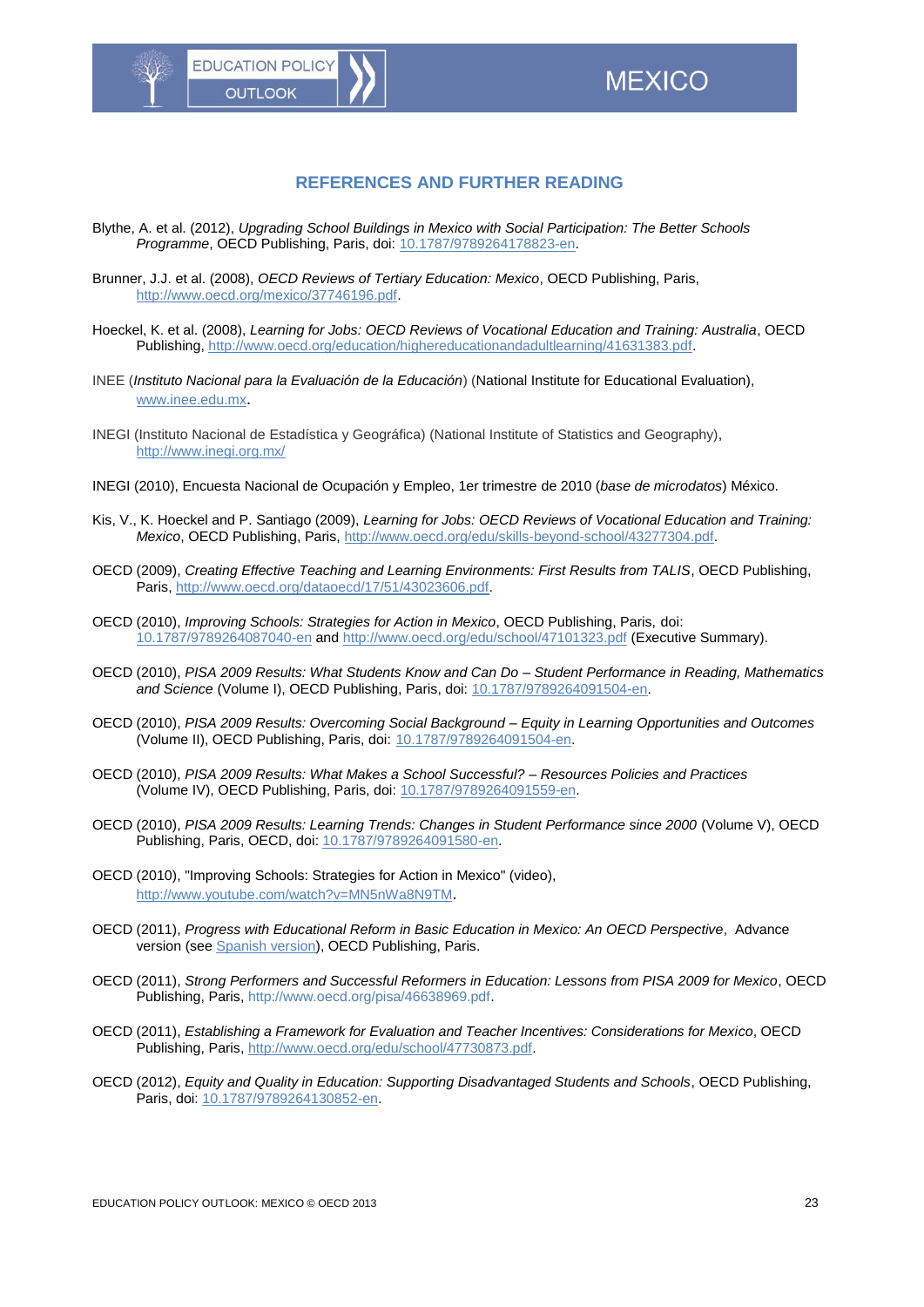OECD (2012), *Starting Strong III: A Quality Toolbox for Early Childhood Education and Care*, OECD Publishing, Paris, doi: [10.1787/9789264123564-en](http://dx.doi.org/10.1787/9789264123564-en) and

[http://www.oecd.org/edu/school/startingstrongiiiaqualitytoolboxforecec.htm.](http://www.oecd.org/edu/school/startingstrongiiiaqualitytoolboxforecec.htm)

- OECD (2013), *Education at a Glance 2013: OECD Education Indicators*, Country Note for Mexico, OECD Publishing, Paris, [http://www.oecd.org/edu/Mexico\\_EAG2013 Country Note.pdf.](http://www.oecd.org/edu/Mexico_EAG2013%20Country%20Note.pdf)
- OECD (2013), *Improving Education in Mexico: A State-level Perspective from Puebla*, OECD Publishing, Paris, doi: [10.1787/9789264200197-en.](http://dx.doi.org/10.1787/9789264200197-en)
- Santiago, P. et al. (2012), *OECD Reviews of Evaluation and Assessment in Education: Mexico*, OECD Publishing, Paris, doi: [10.1787/9789264172647-en.](http://dx.doi.org/10.1787/9789264172647-en)
- SEP (*Secretaría de Educación Pública*) (Secretariat of Public Education of Mexico), [www.sep.gob.mx](http://www.sep.gob.mx/).
- SEP & COPEEMS (*Consejo para la Evaluación de la Educación del Tipo Medio Superior A.C.*) (2012), *Reporte de la Encuesta Nacional de Deserción en la Educación Media Superior*, SEP/COPEEMS, México, [http://www.siguele.sems.gob.mx/siguele/encuesta.php.](http://www.siguele.sems.gob.mx/siguele/encuesta.php)
- Székely Pardo, M. (2009), "*Avances y Transformaciones en la Educación Media Superior"*, *Revista Este Pais*, October 2009, pp.30-33, Mexico, [http://www.inee.edu.mx/images/stories/Noticias/2009/Octubre/estepais-1.pdf.](http://www.inee.edu.mx/images/stories/Noticias/2009/Octubre/estepais-1.pdf)
- Toledo Figueroa, D. and G.I. Ramos (2013), "The Challenges for the Education System", in OECD, *Getting It Right: Strategic Agenda for Reforms in Mexico*, OECD Publishing, Paris, doi[: 10.1787/9789264190320-en.](http://dx.doi.org/10.1787/9789264190320-en)